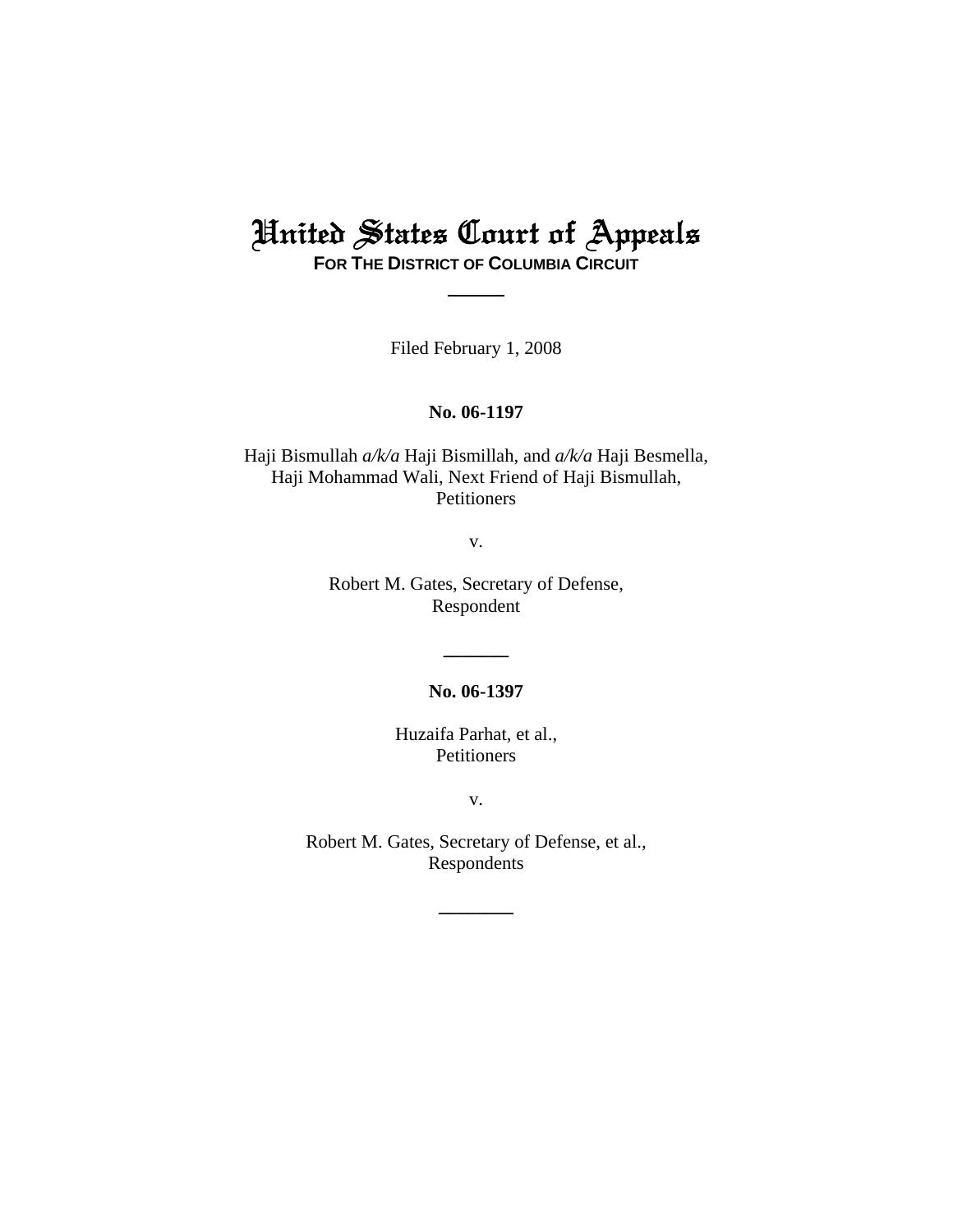2

### **No. 07-1508**

# Abdusabour, Petitioner

v.

Robert M. Gates, U.S. Secretary of Defense, et al., Respondents

# **No. 07-1509**

**\_\_\_\_\_\_**

Abdusemet, Petitioner

v.

Robert M. Gates, U.S. Secretary of Defense, et al., Respondents

# **No. 07-1510**

**\_\_\_\_\_\_\_**

Jalal Jalaldin, Petitioner

v.

Robert M. Gates, U.S. Secretary of Defense, et al., Respondents

**\_\_\_\_\_\_\_**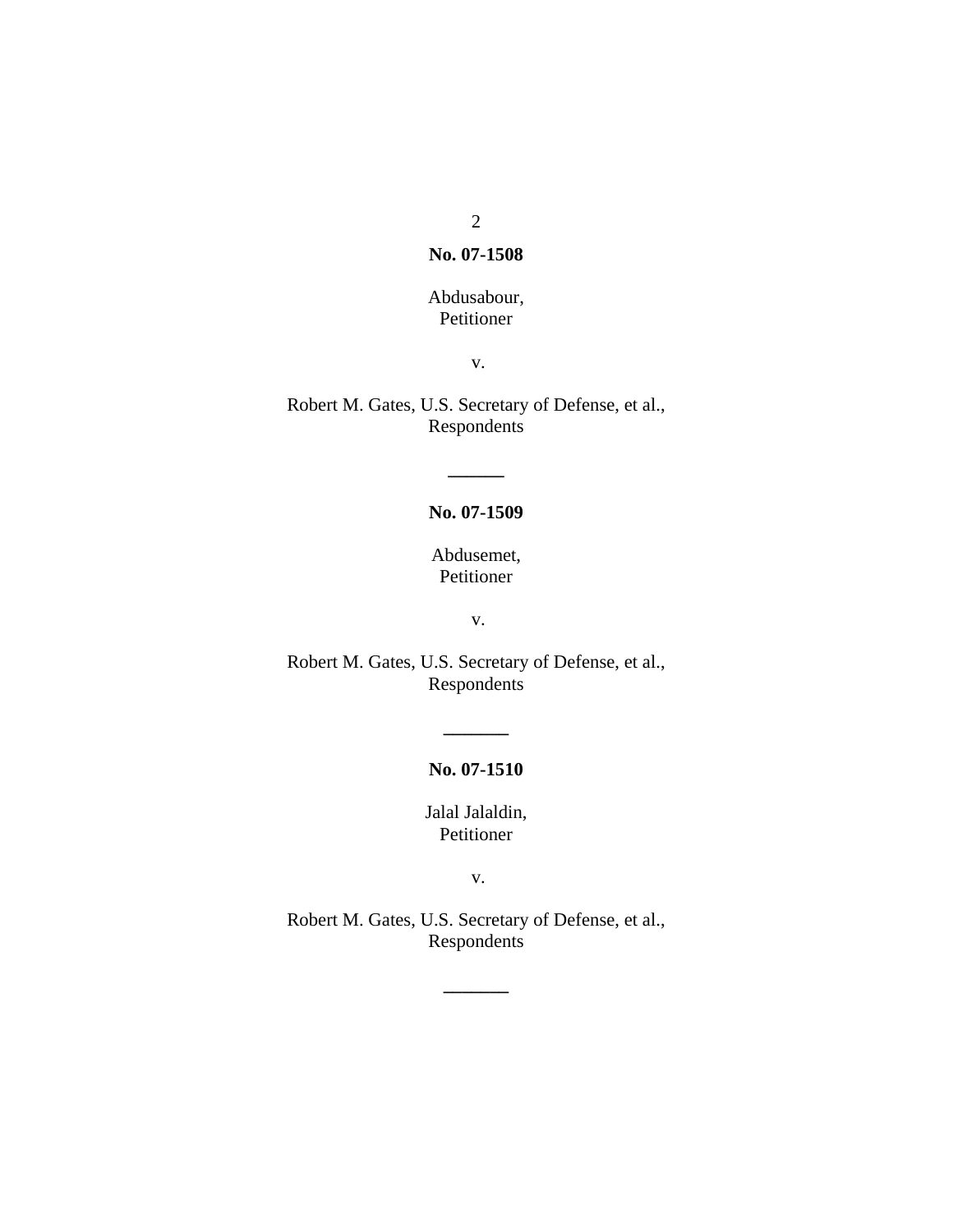3

#### **No. 07-1511**

# Khalid Ali, Petitioner

v.

Robert M. Gates, U.S. Secretary of Defense, et al., Respondents

# **No. 07-1512**

**\_\_\_\_\_\_\_**

Sabir Osman, Petitioner

v.

Robert M. Gates, U.S. Secretary of Defense\*, et al., Respondents

## **No. 07-1523**

**\_\_\_\_\_\_\_**

Hammad, Petitioner

v.

Robert M. Gates, Secretary of Defense and Wade F. Davis, Colonel, USA, Respondents

**\_\_\_\_\_\_\_**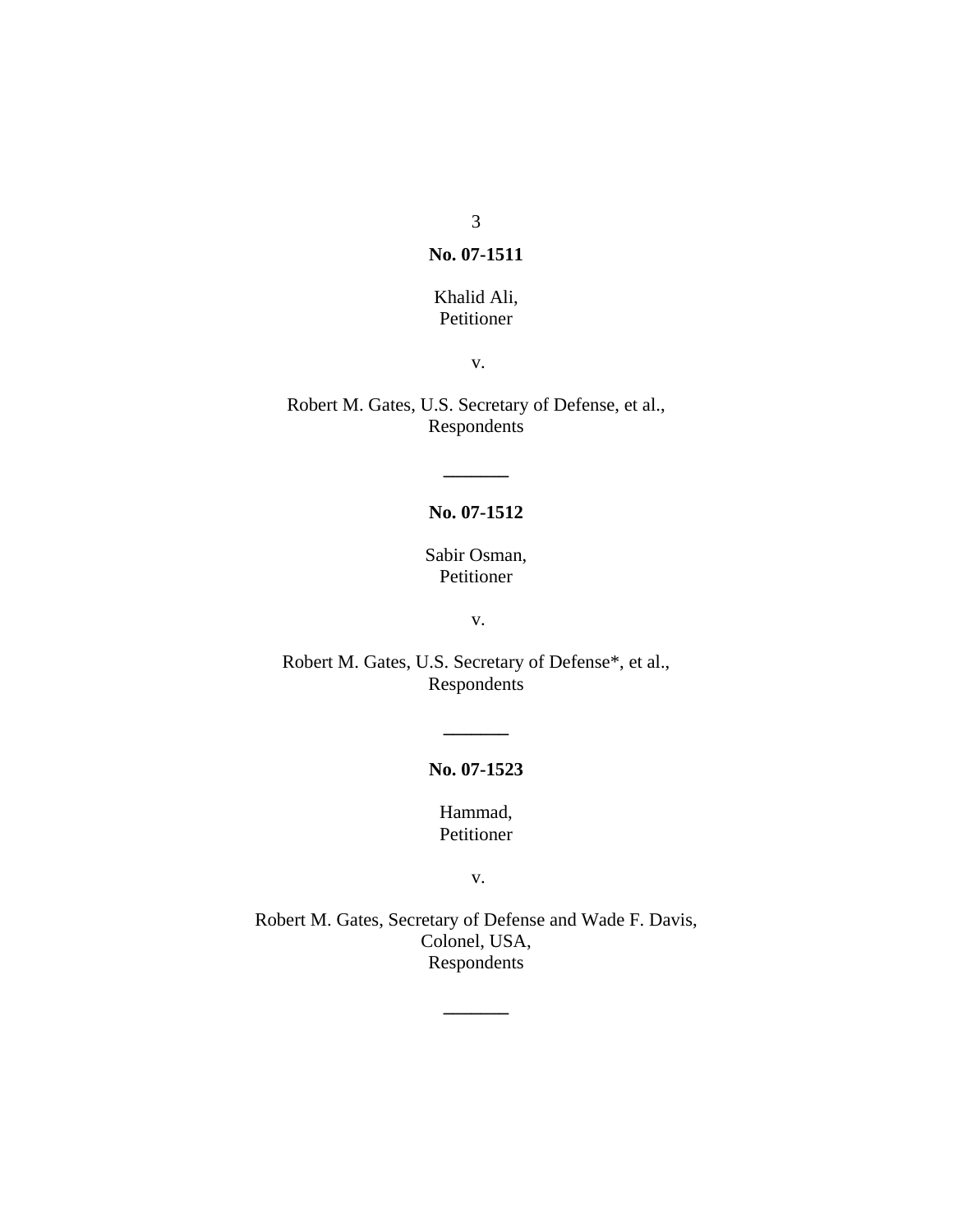On Petition for Rehearing En Banc and Motions **\_\_\_\_\_\_\_**

**BEFORE**: GINSBURG, *Chief Judge*, and SENTELLE, HENDERSON, RANDOLPH, ROGERS, TATEL, GARLAND, BROWN, GRIFFITH, and KAVANAUGH, *Circuit Judges*

## **O R D E R**

Respondents' petition for rehearing en banc and the response thereto were circulated to the full court, and a vote was requested. Thereafter, a majority of the judges eligible to participate did not vote in favor of the petition. Upon consideration of the foregoing and the motion to expedite review of the petition for rehearing en banc and any subsequent proceedings; the motion for leave to file ex parte/in camera top secret-SCI declarations for judges' review only and the joint opposition thereto; and the letters filed pursuant to Federal Rule of Appellate Procedure 28(j), it is

**ORDERED** that the petition for rehearing en banc be denied. It is

**FURTHER ORDERED** that the motion to expedite be dismissed as moot. It is

**FURTHER ORDERED** that the motion for leave to file ex parte/in camera top secret-SCI declarations for judges' review only be granted.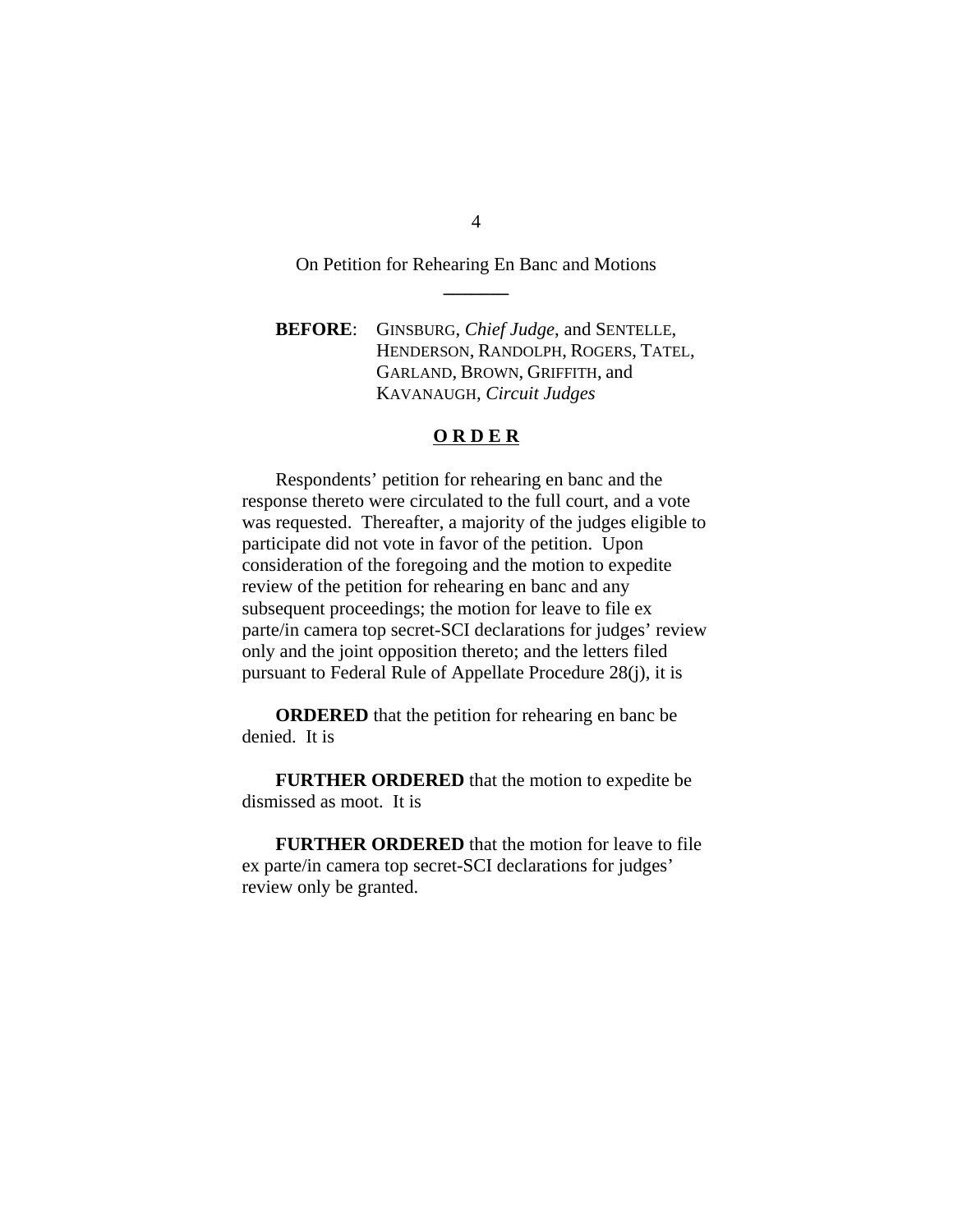#### **Per Curiam**

## **FOR THE COURT:** Mark J. Langer, Clerk

#### BY:

#### Deputy Clerk

*Circuit Judges* SENTELLE, HENDERSON, RANDOLPH, BROWN, and KAVANAUGH would grant the petition for rehearing en banc.

A separate statement concurring in the denial of rehearing en banc filed by *Chief Judge* GINSBURG, with whom *Circuit Judges* ROGERS, TATEL, and GRIFFITH join, is attached.

A separate statement concurring in the denial of rehearing en banc filed by *Circuit Judge* GARLAND is attached.

A separate statement dissenting from the denial of rehearing en banc filed by *Circuit Judge* HENDERSON, with whom *Circuit Judges* SENTELLE, RANDOLPH, and KAVANAUGH join, is attached.

A separate statement dissenting from the denial of rehearing en banc filed by *Circuit Judge* RANDOLPH, with whom *Circuit Judges* SENTELLE, HENDERSON, and KAVANAUGH join, is attached.

A separate statement dissenting from the denial of rehearing en banc filed by *Circuit Judge* BROWN is attached.

5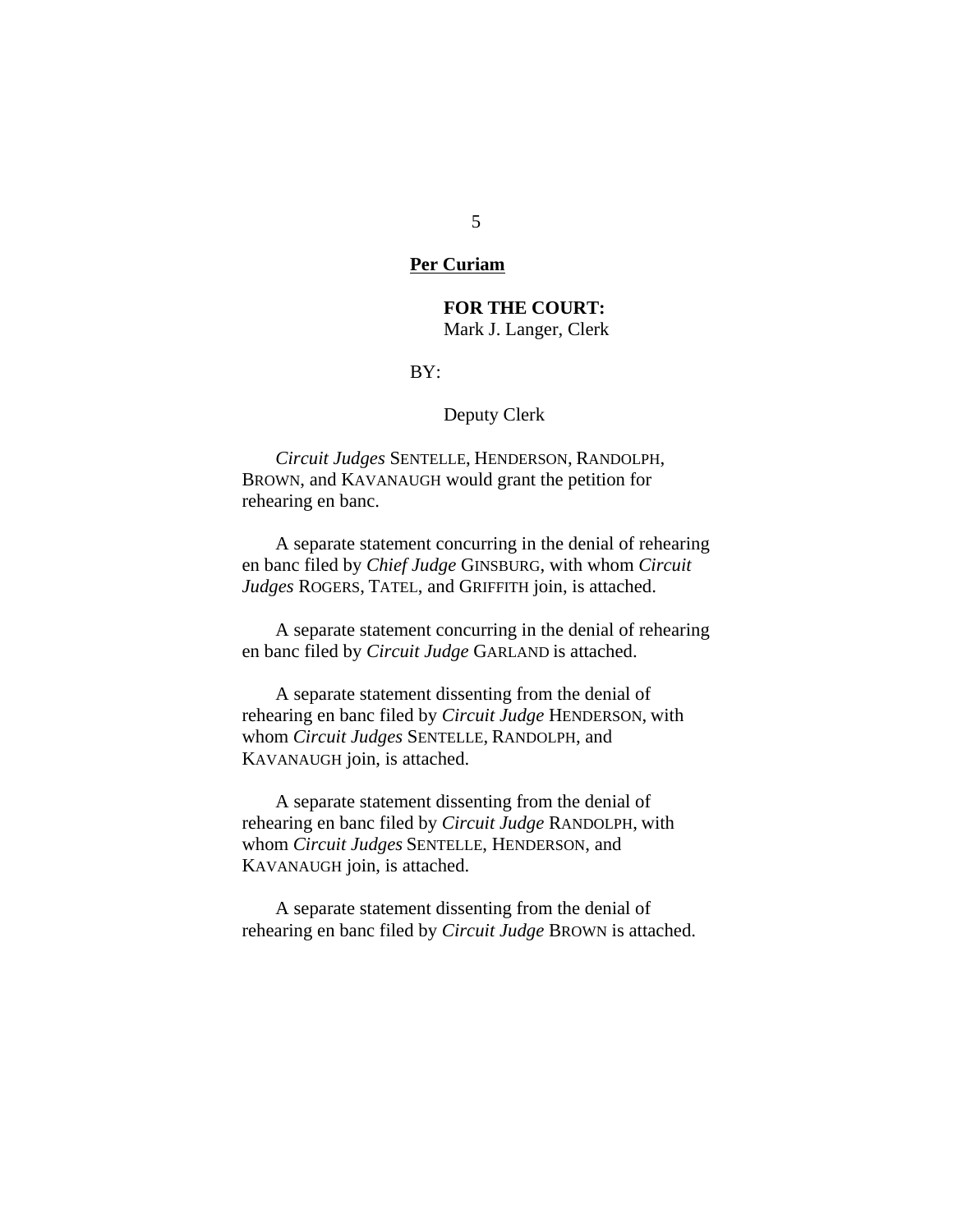GINSBURG, *Chief Judge*, with whom *Circuit Judges* ROGERS, TATEL, and GRIFFITH join, concurring in the denial of rehearing en banc: The panel that heard this case held that "the record on review must include all the Government Information," which the controlling DoD Regulations define as "reasonably available information in the possession of the U.S. Government bearing on the issue of whether the detainee meets the criteria to be designated as an enemy combatant." *Bismullah v. Gates (Bismullah II)*, 503 F.3d 137, 138-39 (2007); *Bismullah v. Gates (Bismullah I)*, 501 F.3d 178, 185-86 (2007); E-1 § E(3). In his dissent from the court's denial of rehearing *en banc*, Judge Randolph says of the panel's ruling that it "is contrary to the rule and the statute governing the contents of the record in cases such as these, it violates the restrictions on our jurisdiction in the Detainee Treatment Act [(DTA), Pub. L. No. 109-148, § 1005(e)(2), 119 Stat. 2680, 2742-43 (Dec. 30, 2005) (codified as amended at 10 U.S.C. § 801 note)], and it risks serious security breaches for no good reason." Stmt. of Randolph, J., at 1. Like Judge Randolph, I would not ordinarily write a separate opinion on a denial of rehearing *en banc*, but his suggestion that the panel's decision was not only erroneous but also dangerous should not go unremarked.

Judge Randolph contends that 28 U.S.C. § 2112(b) and Federal Rule of Appellate Procedure 16(a), which implements § 2112(b), "make crystal clear that ... the record does not include information never presented to the Combatant Status Review Tribunal" (CSRT).<sup>1</sup> Stmt. of Randolph, J., at 1-2. Section

<sup>&</sup>lt;sup>1</sup> Judge Randolph also implies the panel ignored the provisions of the DoD Regulations that define the "Record of Proceedings" before the CSRT, namely, E-2  $\S$  C(8) & (10). In fact, the panel not only epitomized both E-2 § C(8) and E-2 § C(10), *see Bismullah I*, 501 F.3d at 182; *see also Bismullah II*, 503 F.3d at 139 (citing E-2 § C(8)), it expressly rejected the Government's contention that the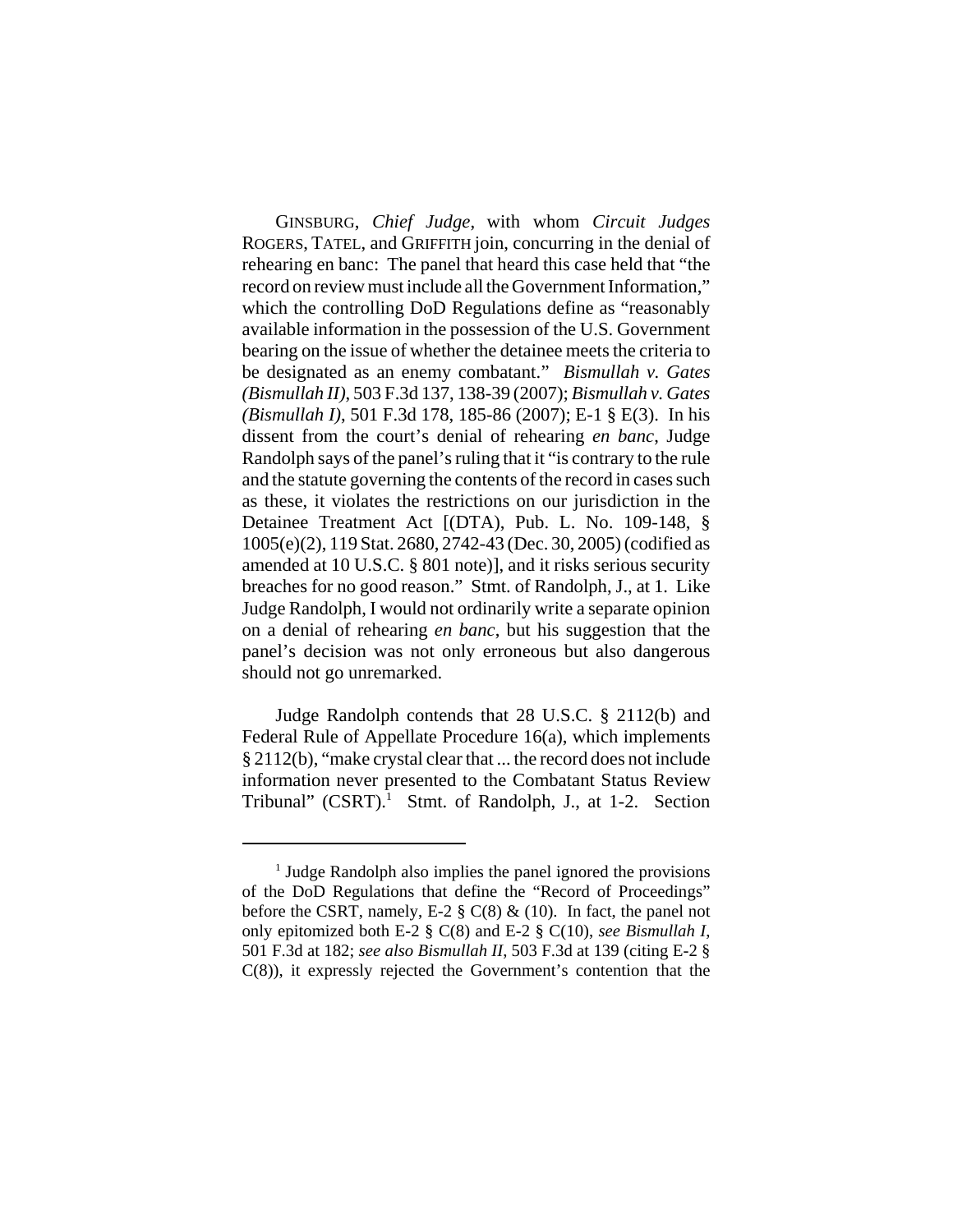2112(b) states: "The record to be filed in the court of appeals ... shall consist of the order sought to be reviewed or enforced, the findings or report upon which it is based, and the pleadings, evidence, and proceedings before the agency, board, commission, or officer concerned." *Accord* FED. R. APP. P. 16(a). The term "agency," in turn, "includes any department, independent establishment, commission, administration, authority, board or bureau of the United States ... unless the context shows that such term was intended to be used in a more limited sense." 28 U.S.C. § 451. Judge Randolph asserts that § 2112(b) applies to our review pursuant to the DTA of a CSRT's status determination because a CSRT is within a military department and a "military department is a 'department' under § 451, and thus an 'agency' under § 2112(b)." Stmt. of Randolph, J., at 3.

Section 2112(b) does not define the record on review of a CSRT proceeding because a military department is not an agency under 28 U.S.C. § 451. Several provisions of Title 28 distinguish between an "agency" and a "military department," which necessarily implies that a military department is not an agency. *See* 28 U.S.C. § 530D(e) ("executive agencies and military departments"); 28 U.S.C. § 530C(b)(L)(iv) ("executive agency or military department"); 28 U.S.C. § 530D(d) ("executive agency or military department"); *cf.* 28 U.S.C. § 2671 (defining "[f]ederal agency" specifically to include "the military departments" for purposes of certain sections of Title 28

Record of Proceedings constitutes the record on review for reasons stated in the panel's two opinions. *See Bismullah I*, 501 F.3d at 184- 86; *Bismullah II*, 503 F.3d at 139-41.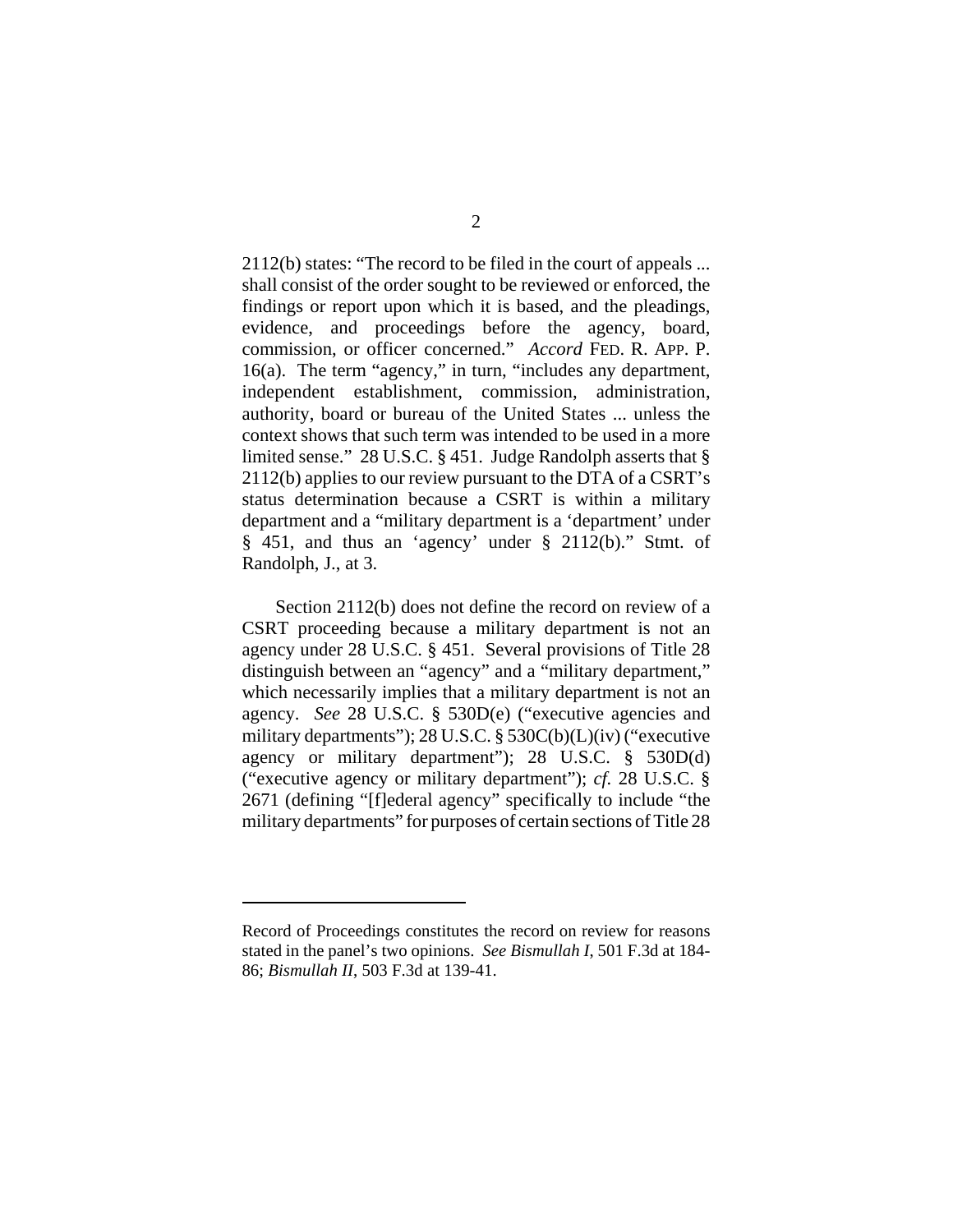that have no bearing upon § 2112).<sup>2</sup>

Judge Randolph dismisses these provisions on the ground that in them the term "agency" is always modified by "executive" or "federal," which suggests a more limited conception of "agency" there than in § 451, where it appears without modification. Stmt. of Randolph, J., at 3. For confirmation, he points to § 2 of the Administrative Procedure Act, 5 U.S.C. § 551(1)(F), which excludes "courts martial and military commissions" from the definition of "agency" for purposes of that Act. Stmt. of Randolph, J., at 3 & n.3. Judge Randolph seems to believe that by defining "agency" broadly and then excluding courts martial and military commissions, the APA implies that courts martial and military commissions are agencies except where "expressly excluded"; because Title 28, unlike the APA, does not expressly exclude courts martial and military commissions from its scope, courts martial and military commissions are presumably agencies for purposes of that title, including §§ 451 and 2112.

This reasoning tells us nothing about a CSRT, however, unless a CSRT is a court martial or military commission, which it assuredly is not. *See* 10 U.S.C. § 802 (specifying persons subject to court martial); 10 U.S.C. § 817 (defining jurisdiction of court martial); 10 U.S.C. §§ 877-934 (enumerating substantive offenses that may be tried before a court martial); *see* 10 U.S.C. § 948b(f) (defining "military commission"); 10

<sup>2</sup> *See W. Va. Univ. Hosps. v. Casey*, 499 U.S. 83, 88-92, 100-01 (1991) (holding "attorney's fees" and "expert fees" distinct for purposes of 42 U.S.C. § 1988 because "[i]f ... the one includes the other, dozens of statutes referring to the two separately become an inexplicable exercise in redundancy").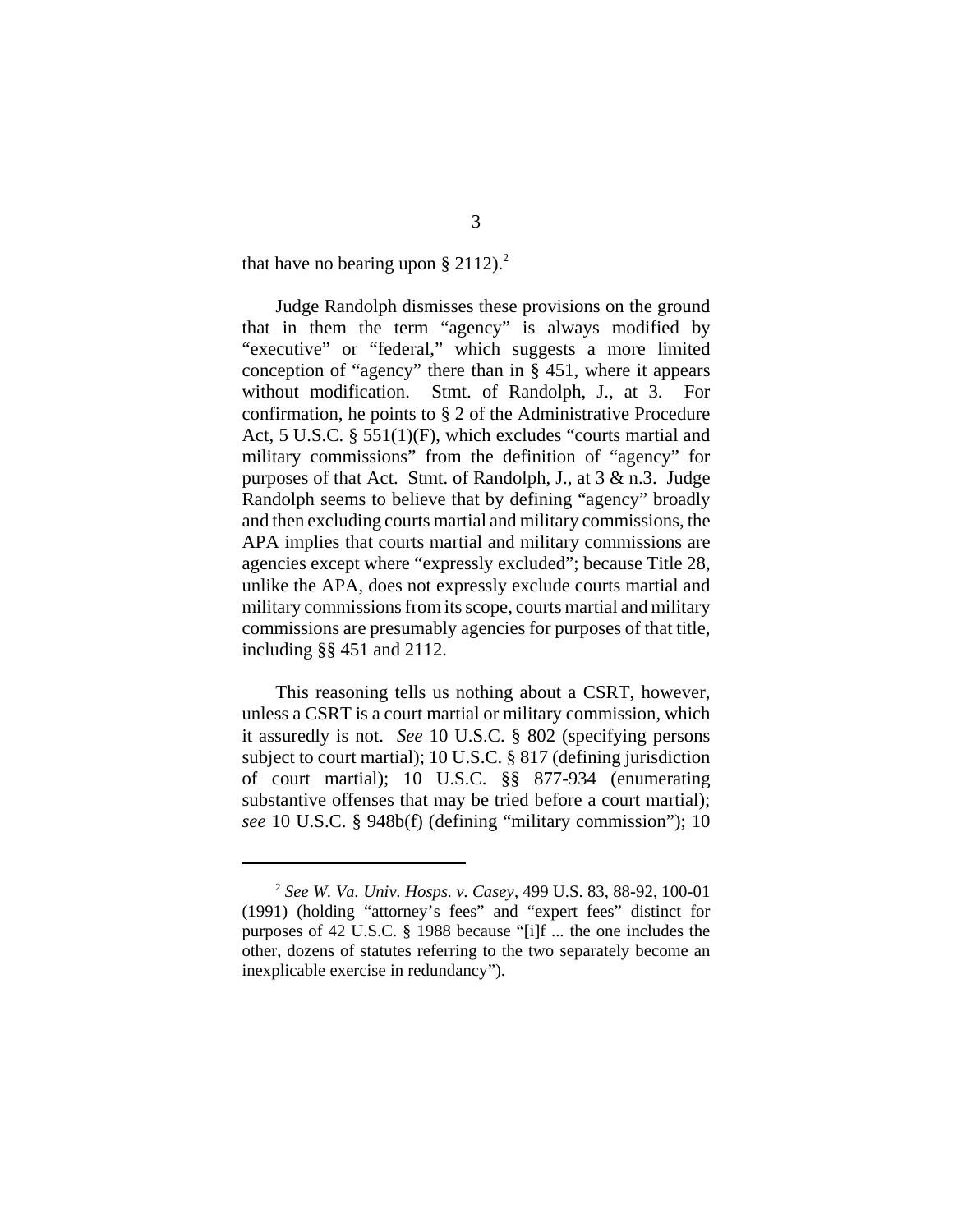U.S.C. § 948d(c) (distinguishing military commission from CSRT); *compare* DTA § 1005(e)(2) ("Review of decisions of combatant status review tribunals of propriety of detention") *with* DTA § 1005(e)(3) ("Review of final decisions of military commissions"). $3$  Not coming within any exclusion from the APA, therefore, a CSRT must be either an agency subject to the APA or, as I believe it is, something *sui generis* and outside the contemplation of the APA. If a CSRT were an agency subject to the APA, then the detainees at Guantánamo would presumably be entitled to the significant procedural rights afforded by the APA. The notion that a CSRT is subject to the APA is completely inconsistent with the Congress' understanding when, by enacting the DTA, it ratified the procedural framework for CSRTs established by the DoD Regulations. In summary, a CSRT can be structured as it is under the DoD Regulations only because it is not a court martial, not a military commission, and not an agency.<sup>4</sup>

<sup>3</sup> Judge Randolph says 5 U.S.C. § 551 also expressly excludes "other military authorities." Stmt. of Randolph, J., at 3 n.3. In fact, the exclusion is for "military authority exercised in the field in time of war or in occupied territory." 5 U.S.C. § 551(1)(G). Citing his own concurring opinion in *Al Odah v. United States*, 321 F.3d 1134, 1149 (2003), Judge Randolph argues a CSRT is a military authority exercised in the field in a time of war. Stmt. of Randolph, J., at 3 n.3. No court has ever so held and, in any event, no party to this case has suggested as much.

<sup>4</sup> Of course, if a CSRT were a court martial or a military commission, then the detainees would be entitled to greater procedural rights than they have under the DoD Regulations. *See* 10 U.S.C. §§ 830-876b (defining procedures for court martial); 10 U.S.C. §§ 948q-950j (defining procedures for military commission).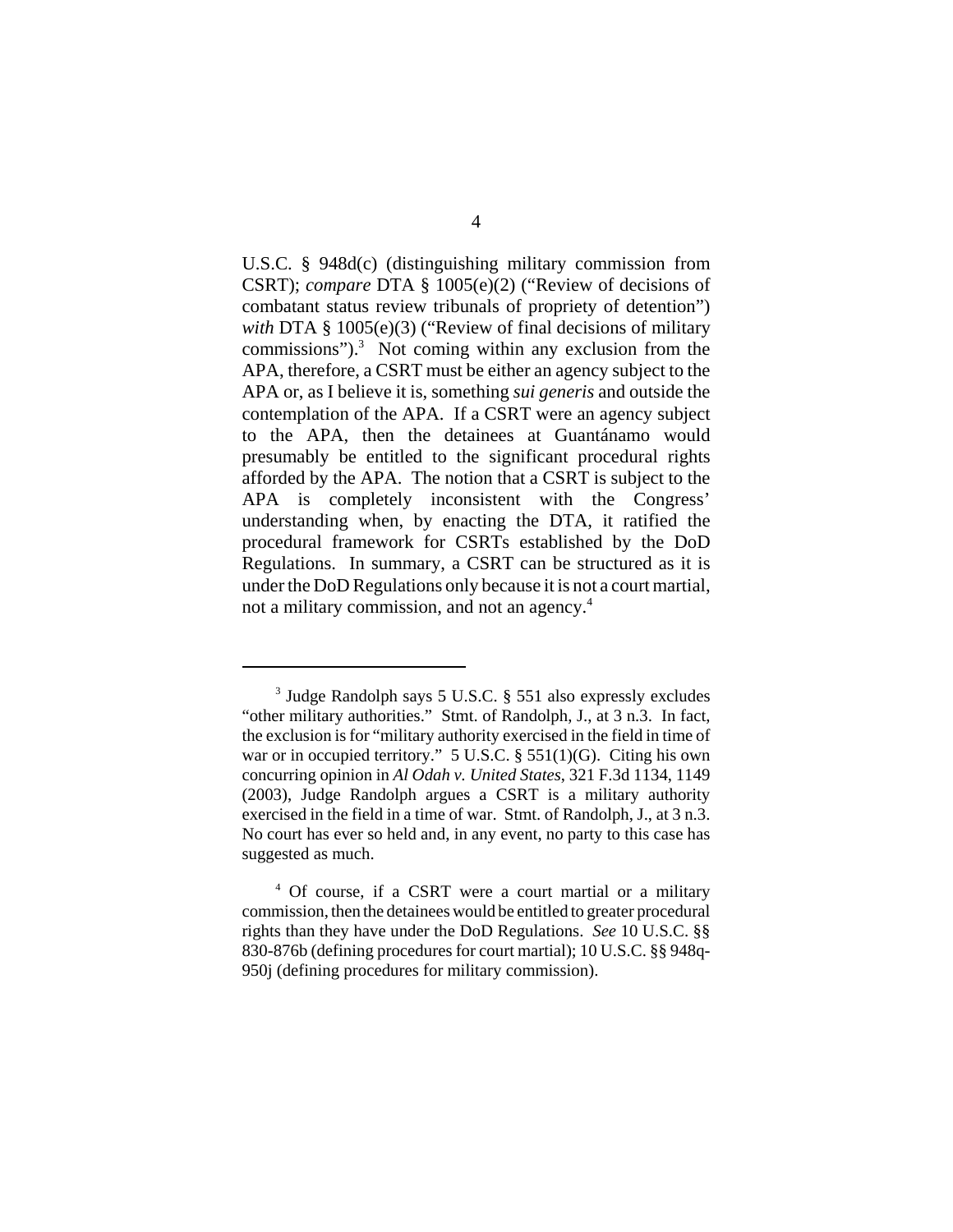It would be particularly untoward to apply § 2112(b) outside its apparent field of application – and particularly improbable the Congress so intended – when the result would be to preclude the court from discharging the review function assigned to it in the DTA. That review function is broader than Judge Randolph suggests. The DTA charges the court with reviewing not only "whether ... the conclusion of the Tribunal [was] supported by a preponderance of the evidence," but also whether it was reached in a manner "consistent with the standards and procedures specified by the Secretary of Defense" for CSRTs. DTA § 1005(e)(2)(C).

The DoD Regulations, which establish the "standards and procedures" to be followed by the Recorder, the detainee's Personal Representative, and the CSRTs themselves, require the Recorder to obtain all the Government Information, E-1  $\S$  C(2); E-2  $\S$  C(1), to cull from the Government Information and forward to the Tribunal such information "as may be sufficient to support the detainee's classification as an enemy combatant" together with all exculpatory information, E-1 § H(4); E-2 §§ B(1), C(6), and to share all the Government Information with the detainee's Personal Representative, E-1 § F(8); E-2 § C(4). In order to review whether the Recorder performed these tasks, the court obviously must see all the Government Information.5 *See*

<sup>&</sup>lt;sup>5</sup> The record before the court suggests the Recorder has not always fulfilled his obligations under the DoD Regulations. *See* Decl. of Stephen Abraham, Lieutenant Colonel, U.S. Army Reserve ¶¶ 5-19 (June 15, 2007) (stating "the information comprising the Government Information and the Government Evidence was not compiled personally by the CSRT Recorder;" "on a number of occasions" his request that an originating agency provide "a written statement that there was no exculpatory evidence ... [was] summarily denied;" the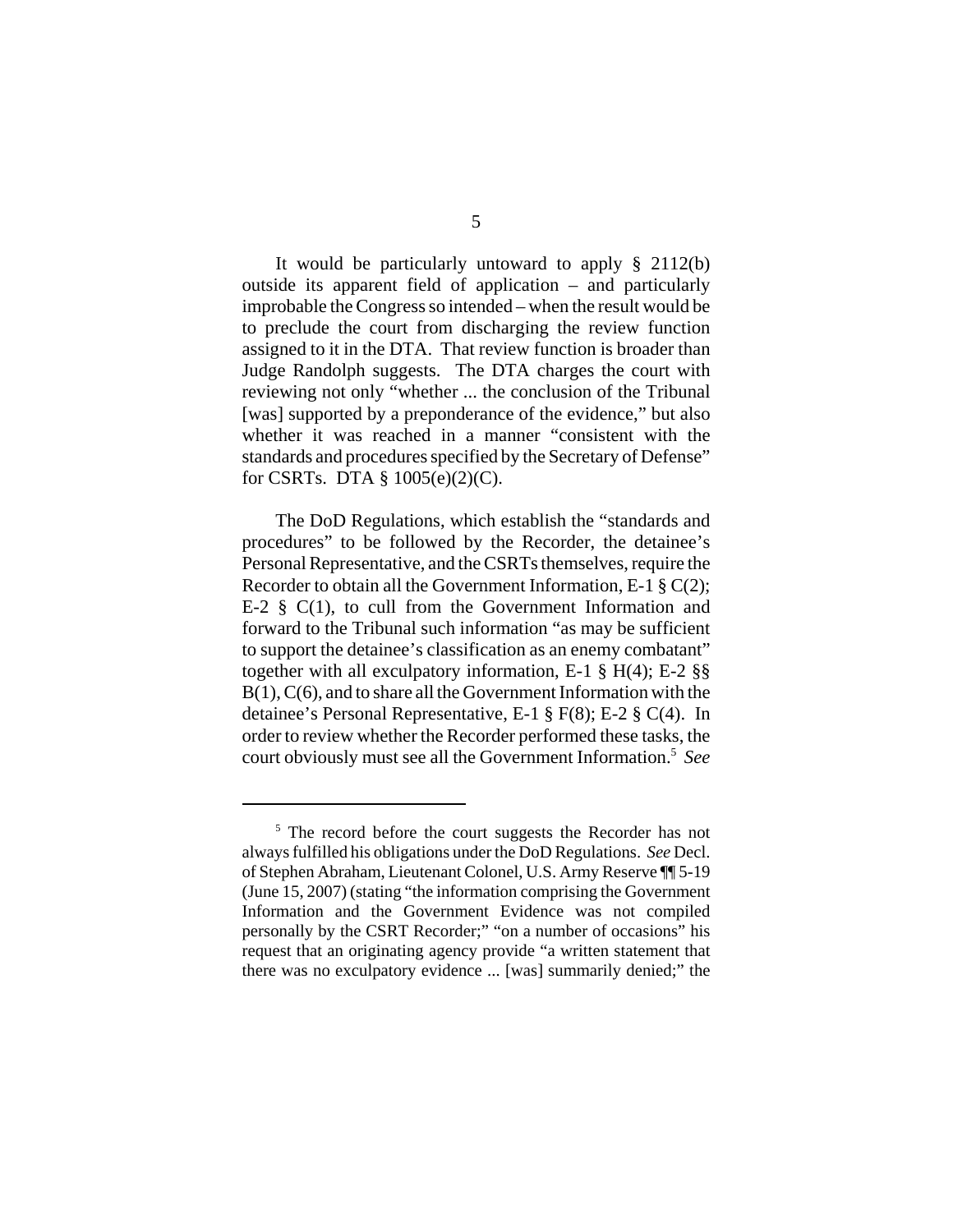*Bismullah I*, 501 F.3d at 185-86; *Bismullah II*, 503 F.3d at 139- 40. Further, the court will be able to assess whether any failure by the Recorder to perform these tasks affected the weight of the evidence before the CSRT only if the court can consider that failure in light of all the information the Recorder was supposed to collect and forward. *See Bismullah I*, 501 F.3d at 185-86; *Bismullah II*, 503 F.3d at 139-40. Irrespective, therefore, of what § 2112 might say in general about the scope of a record on review, the DTA requires that the record on review of a CSRT's status determination include all the Government Information, regardless whether it was all put before the Tribunal.

Judge Randolph lodges two pragmatic objections to this analysis. First, he argues "it is impossible for us to determine whether any particular piece of information was obtained or was not obtained by any particular Recorder in any particular detainee's case" because "Recorders ... did not save the information they obtained unless" they forwarded it "to the Tribunal." Stmt. of Randolph, J., at 5-6. Judge Randolph is correct – which is why the panel held the Government could

people "preparing materials for use by the CSRT board members did not know whether they had examined all available information or even why they possessed some pieces of information but not others;" and "the case writer or Recorder, without proper experience or a basis for giving context to information, often rejected some information arbitrarily while accepting other information without any articulable rationale"); Decl. of James M. McGarrah, Rear Admiral (Ret.), U.S. Navy ¶¶ 4-6, 10-13 (May 31, 2007) (stating that after September 1, 2004 the Recorder did not "personally collect<sup>[]</sup> the Government Information" and that the Recorder withheld from the Tribunal exculpatory Government Information if in his view it was "duplicative" or "if it did not relate to a specific allegation being made against the detainee").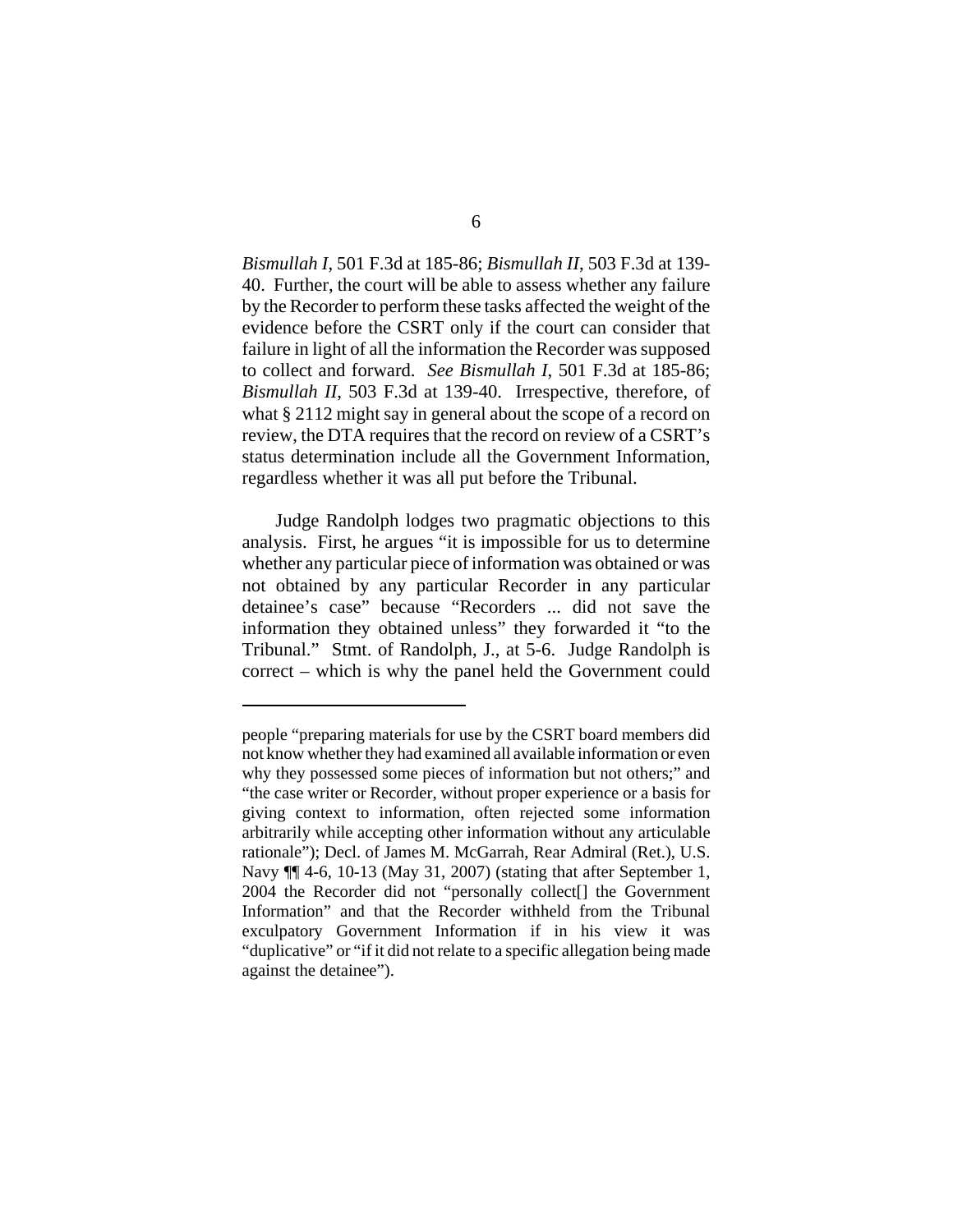either "reassemble the Government Information it did collect or ... convene a new CSRT." *Bismullah II*, 503 F.3d at 141-42.6

Second, Judge Randolph argues that "at most ... the record on review should consist only of the evidence before the Tribunal plus any exculpatory information the government has discovered." Stmt. of Randolph, J., at 6. Of course, the Recorder is supposed to forward *all* the exculpatory Government Information to the Tribunal. *See* E-1  $\S$  H(4); E-2  $\S$ § B(1), C(6). But the court is no more able than the CSRT itself to determine whether the Recorder withheld any exculpatory Government Information from the CSRT – unless, that is, subject to the national security limitations discussed below, counsel may see and draw the attention of the court to any arguably exculpatory Government Information the Recorder did not put before the Tribunal. *See* Decl. of Stephen Abraham, Lieutenant Colonel, U.S. Army Reserve ¶¶ 10-17 (June 15, 2007) ("asked to confirm and represent in a statement to be relied upon by the CSRT board members that the [originating intelligence] organizations did not possess 'exculpatory information' relating to [detainees who were] the subject of the CSRT, ... [I could not] reach [such] a conclusion ... without knowing that I had seen all information, [but I] was never told that the information that was provided [to me by the originating organizations] constituted all available information").

 $6$  The Government is reportedly now "review[ing] ... whether to conduct new hearings" out of concern that it may not have "take[n] everything into consideration when [it] did the original" CSRTs. William Glaberson, *New Detention Hearings May Be Considered*, N.Y. TIMES, Oct. 14, 2007 (quoting Capt. Theodore Fessel, Jr.), *available at* 

http://www.nytimes.com/2007/10/14/us/14cnd-gitmo.html.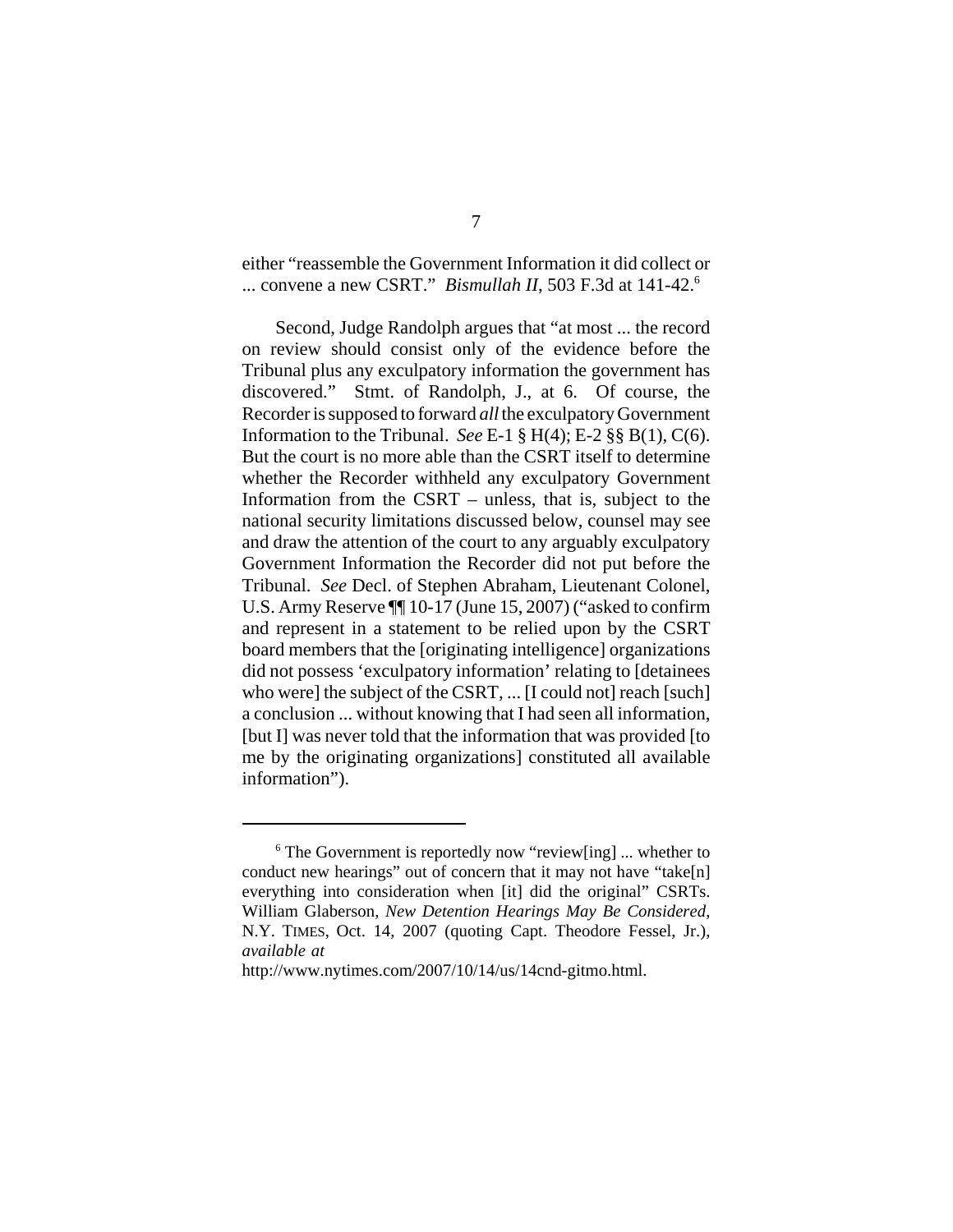One need not impute to the Recorder negligence much less bad faith to see that the DTA requires the court to review his adherence to the DoD Regulations. Because the DoD Regulations assign to the Recorder a central role in the CSRT process, to ignore the actions of the Recorder – and especially to ignore the evidence the Recorder did not put before the Tribunal – would render utterly meaningless judicial review intended to ensure that status determinations are made "consistent with" the DoD Regulations. DTA  $\S 1005(e)(2)(C)$ . Unlike the final decision rendered in a criminal or an agency proceeding, which is the product of an open and adversarial process before an independent decisionmaker, a CSRT's status determination is the product of a necessarily closed and accusatorial process in which the detainee seeking review will have had little or no access to the evidence the Recorder presented to the Tribunal, little ability to gather his own evidence, no right to confront the witnesses against him, and no lawyer to help him prepare his case, and in which the decisionmaker is employed and chosen by the detainee's accuser. *See* E-1 §§ A, B, C(1), C(3), E(2), E(4), F, G(2), G(8),  $G(9)$ ,  $H(7)$ .<sup>7</sup> As a result, the Recorder's failure to adhere to the DoD Regulations can influence the outcome of the proceeding to a degree that a prosecutor or an agency staff member cannot; as a practical matter, the Recorder may control the outcome. For this court to ignore that reality would be to proceed as though the Congress envisioned judicial review as a mere

<sup>&</sup>lt;sup>7</sup> The detainee obviously cannot be given access to the classified portion of the Government Information. The detainee's Personal Representative, who is "neither a lawyer nor [the detainee's] advocate," E-3 § D, is not obligated to but "may share the unclassified portion of the Government Information with the detainee." E-1 §§ F(8), G(8), H(7).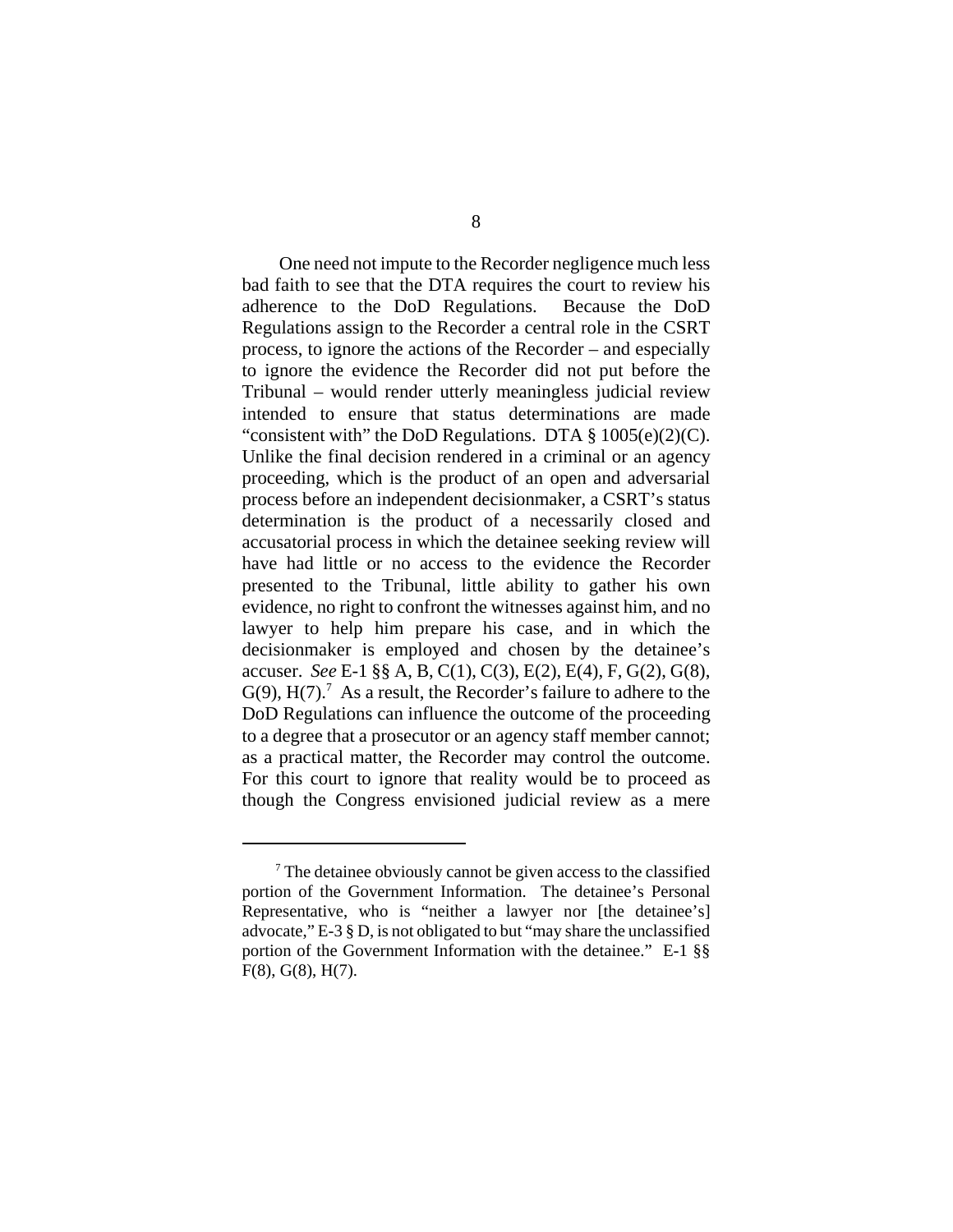charade when it enacted the DTA. Thus, the analogy Judge Henderson draws between our review of status determinations under the DTA and our review of agency decisions, Stmt. of Henderson, J., at 3-4, is inapt.

Judge Henderson's comparison of a status determination proceeding before a CSRT to a probable cause hearing for a criminal defendant is likewise wide of the mark. She asks, "If we can determine whether the preponderance of the evidence supports a probable cause finding sufficient to hold an arrestee for trial without knowing (much less, reviewing) all the evidence in the prosecutor's possession, can we not do so in reviewing the evidence supporting the 'enemy combatant' designation?" Stmt. of Henderson, J., at 2-3. The critical question, however, is not whether it is possible for the court to review the determination of a CSRT based solely upon the evidence that was before the CSRT, but whether that would be the presumably meaningful review the Congress prescribed. Note also that a panoply of constitutional and statutory protections ensures that a person imprisoned after a probable cause hearing will receive a speedy trial and be convicted or released, thereby mitigating the impact of an erroneous finding of probable cause predicated upon limited and possibly one-sided evidence. In contrast, the determination of a CSRT is only a determination of the detainee's status as an enemy combatant.<sup>8</sup> Thereafter, it may be

<sup>&</sup>lt;sup>8</sup> The DoD Regulations define an enemy combatant as "an individual who was part of or supporting Taliban or al Qaida forces, or associated forces that are engaged in hostilities against the United States or its coalition partners." E-1 § B; *see also Hamdi v. Rumsfeld*, 542 U.S. 507, 518 (2004): "The purpose of detention is to prevent captured individuals from returning to the field of battle and taking up arms once again." The Government reportedly "hope[s] to try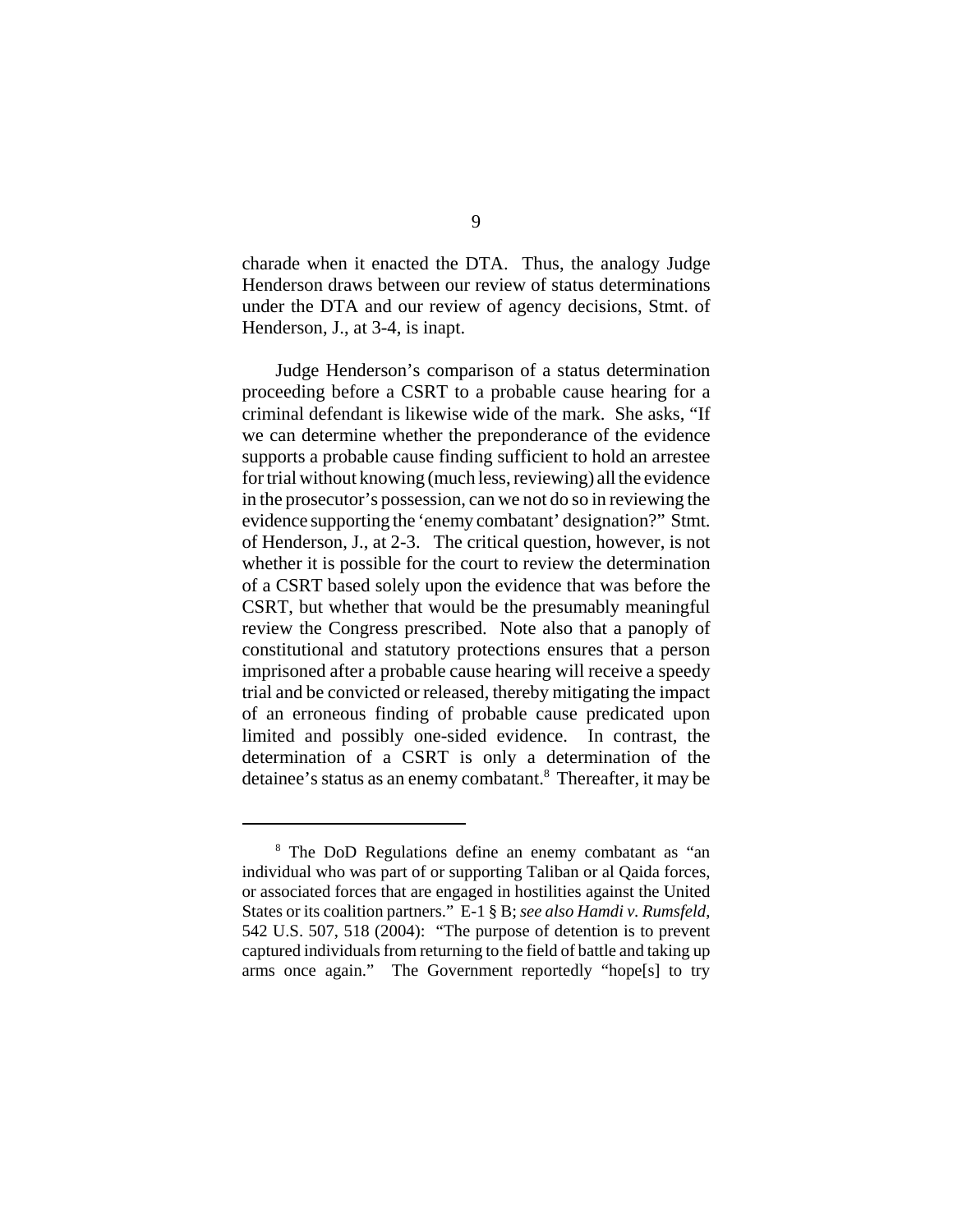that nothing prevents the Government from holding an enemy combatant "for the duration of the relevant conflict." *Hamdi v. Rumsfeld*, 542 U.S. 507, 518-21 (2004)<sup>9</sup>; see Boumediene v. *Bush*, 476 F.3d 981, 988-94 (D.C. Cir. 2007) (holding alien detained as enemy combatant at Guantánamo Bay has no constitutional right to writ of habeas corpus), *cert. granted*, 127 S. Ct. 3078 (June 29, 2007) (No. 06-1195).

Finally, Judge Randolph raises the concern that "sharing [the Government Information] with private counsel [will] give[] rise to a severe risk of a security breach." Stmt. of Randolph, J., at 6. The panel, however, accommodated, to the full extent requested by the Government, its position that certain types of

eventually as many as 80 of the 305 detainees at Guantánamo," William Glaberson, *Witness Names to Be Withheld From Detainee*, N.Y. TIMES, Dec. 1, 2007, *available at* 

http://www.nytimes.com/2007/12/01/us/nationalspecial3/01gitmo.h tml, which suggests that, if the Government intends to continue holding the remaining 225 detainees, it intends to do so solely upon the basis of their status determinations.

<sup>&</sup>lt;sup>9</sup> The Supreme Court left open the question whether the Government may subject an enemy combatant to an "indefinite or perpetual detention." *Hamdi*, 542 U.S. at 521 ("[W]e understand Congress' grant of authority for use of 'necessary and appropriate force' to include the authority to detain for the duration of the relevant conflict, and our understanding is based on longstanding law-of-war principles. If the practical circumstances of a given conflict are entirely unlike those of the conflicts that informed the development of the law of war, that understanding may unravel. But that is not the situation we face as of this date.") (quoting Authorization for Use of Military Force, Pub. L. No. 107-40, § 2(a), 115 Stat. 224, 224 (2001)).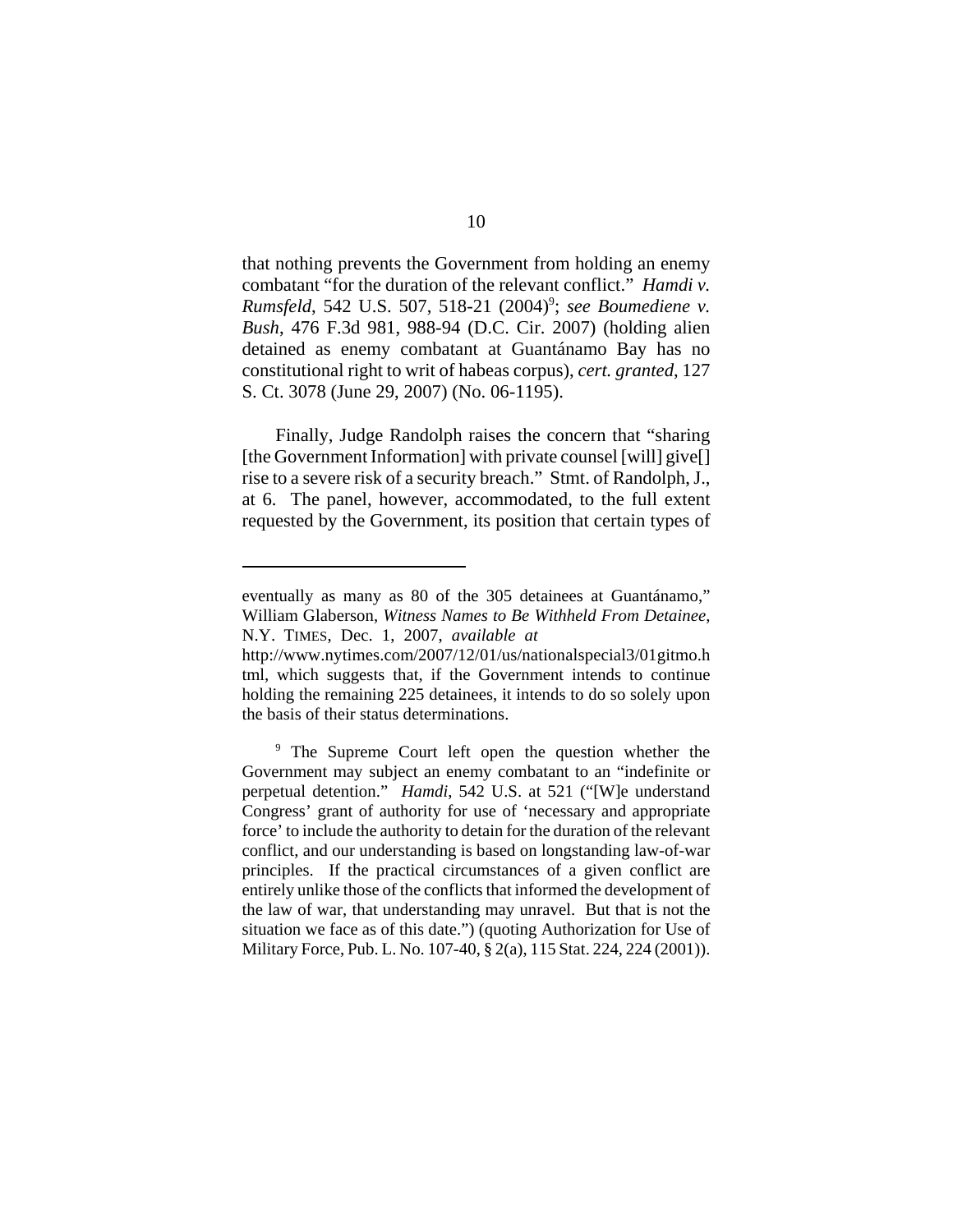Government Information cannot be disclosed to the petitioners' counsel without jeopardizing national security. The panel "provid[ed], just as the Government urged, that it may withhold from the petitioners' counsel any Government Information that is either 'highly sensitive information, or ... pertain[s] to a highly sensitive source or to anyone other than the detainee," as long as the Government makes the withheld information available to the court for review *in camera*. *Bismullah II*, 503 F.3d at 142 (quoting *Bismullah I*, 501 F.3d at 187). The panel also stressed that, under the DoD Regulations, "'information in the possession of the U.S. Government bearing on the issue of whether the detainee meets the criteria to be designated as an enemy combatant' comes within the definition of Government Information only if it is 'reasonably available.'" *Bismullah II*, 503 F.3d at 141 (quoting E-1 § E(3)); *see also Bismullah I*, 501 F.3d at 180, 192. And, as the panel observed, an "originating agency" may, pursuant to the DoD Regulations, "decline[] to authorize [classified information] for use in the CSRT process," presumably for reasons of national security, in which case that classified information is deemed "not reasonably available" and accordingly is not Government Information. E-1 § D(2); *see Bismullah II*, 503 F.3d at 142-43. If these options are insufficient to safeguard national security, then the Secretary of Defense, to whom the DTA assigns responsibility for establishing the standards and procedures that govern CSRTs, may revise the DoD Regulations.

Judge Brown criticizes the panel's "reliance" upon the term "reasonably available" because it "provides not a process-based definition, but an abstract legal standard." Stmt. of Brown, J., at 1. The panel, however, did not invent the "reasonably available" standard; it is a feature of the controlling DoD Regulations. Further, the "reasonably available" standard is not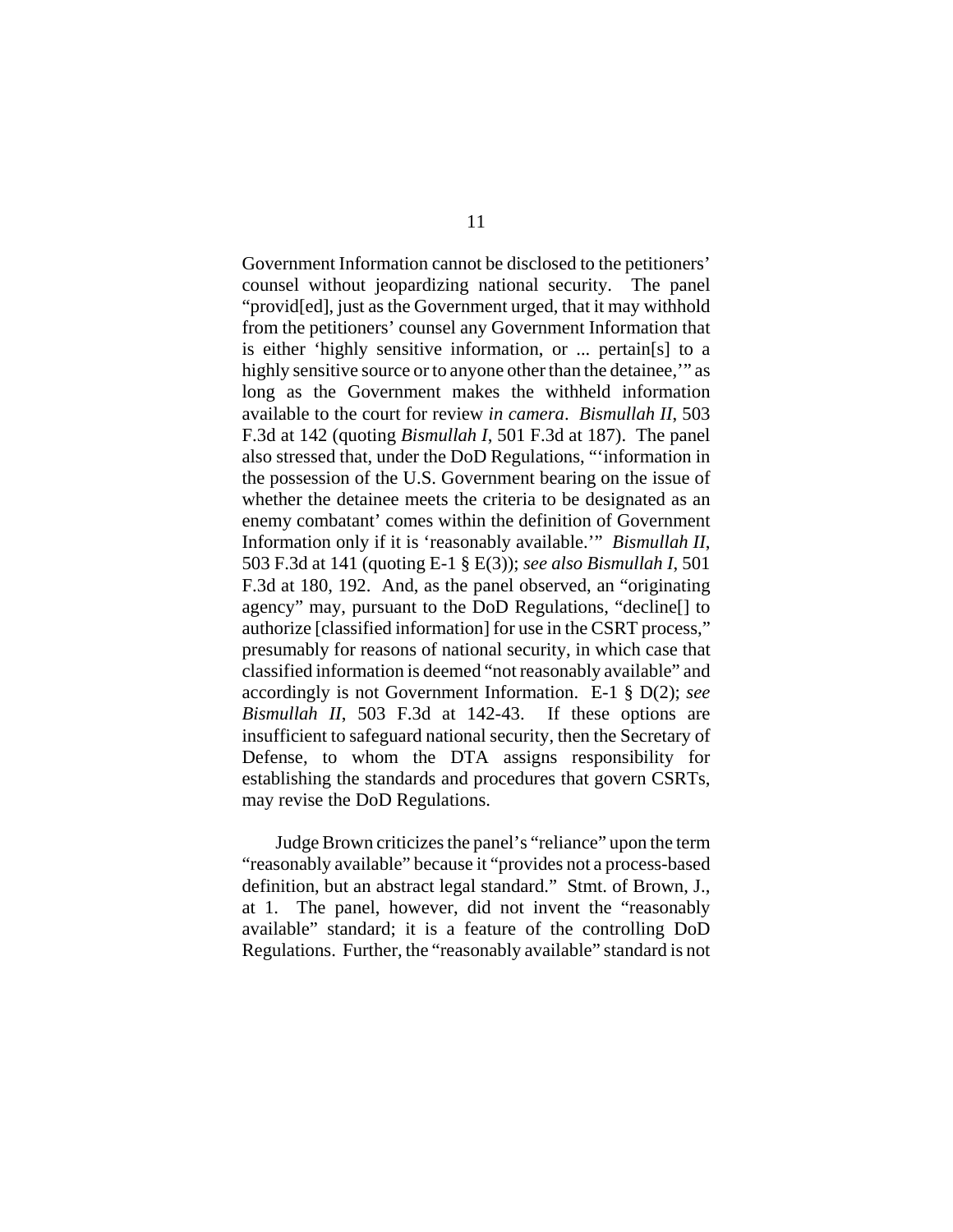as open-ended as Judge Brown suggests, in important part because, as just noted, the national security agencies may withhold classified information from the Recorder, thereby rendering it "not reasonably available."

In closing, I note that the Supreme Court, in the order granting a writ of *certiorari* in *Boumediene*, stated that "it would be of material assistance to consult any decision" reached by this court in *Bismullah*. Judge Henderson contends that "we do the Supreme Court no favor by not fully considering potentially determinative matters." Stmt. of Henderson, J., at 6 n.6. After merits briefing, oral argument, an opinion by the panel (in which Judge Henderson joined), a petition for rehearing and a response thereto, the petitioners' post-argument letter filed pursuant to FRAP 28(j) and the Government's response thereto, and a supplemental opinion by the panel (in which Judge Henderson again joined), there can be no doubt that all the issues presented in the parties' procedural motions have been aired and fully considered.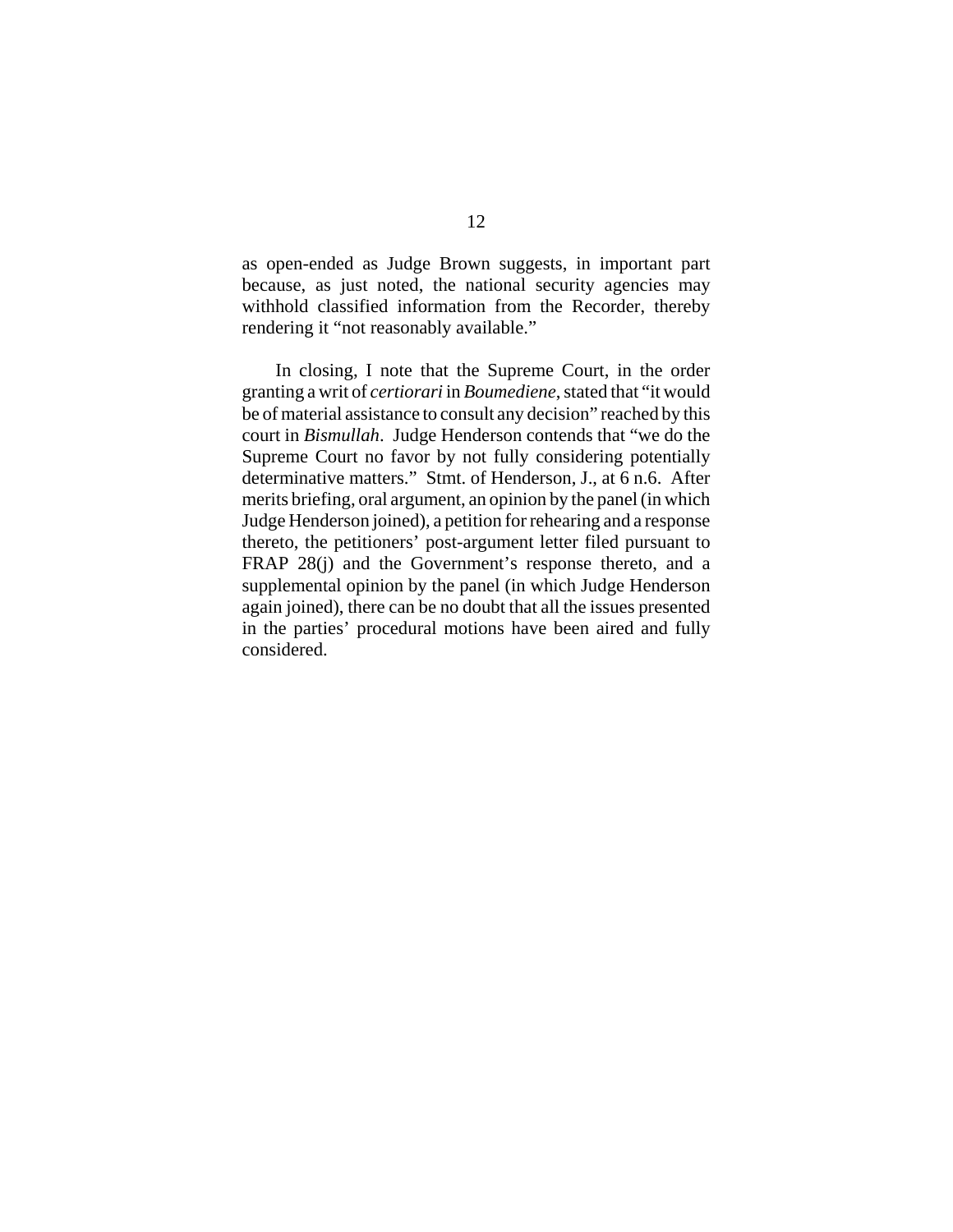GARLAND, *Circuit Judge*, concurring in the denial of rehearing en banc: On June 29, 2007, the Supreme Court granted the detainees' petition for certiorari in *Boumediene v. Bush*, 476 F.3d 981 (D.C. Cir. 2007). In granting that petition, the Court advised the parties that "it would be of material assistance to consult any decision in *Bismullah, et al. v. Gates*, . . . currently pending in the United States Court of Appeals for the District of Columbia Circuit," and that "supplemental briefing will be scheduled upon the issuance of any decision" in that case. *Boumediene v. Bush*, 127 S. Ct. 3078 (2007). The Supreme Court heard oral argument in *Boumediene* on December 5, 2007. Were we to grant en banc review in *Bismullah*, we would plainly delay our decision and hence the Supreme Court's disposition of *Boumediene*. As delaying the latter is contrary to the interests of all of the parties, as well as to the public interest, I concur in the denial of rehearing en banc without reaching the merits.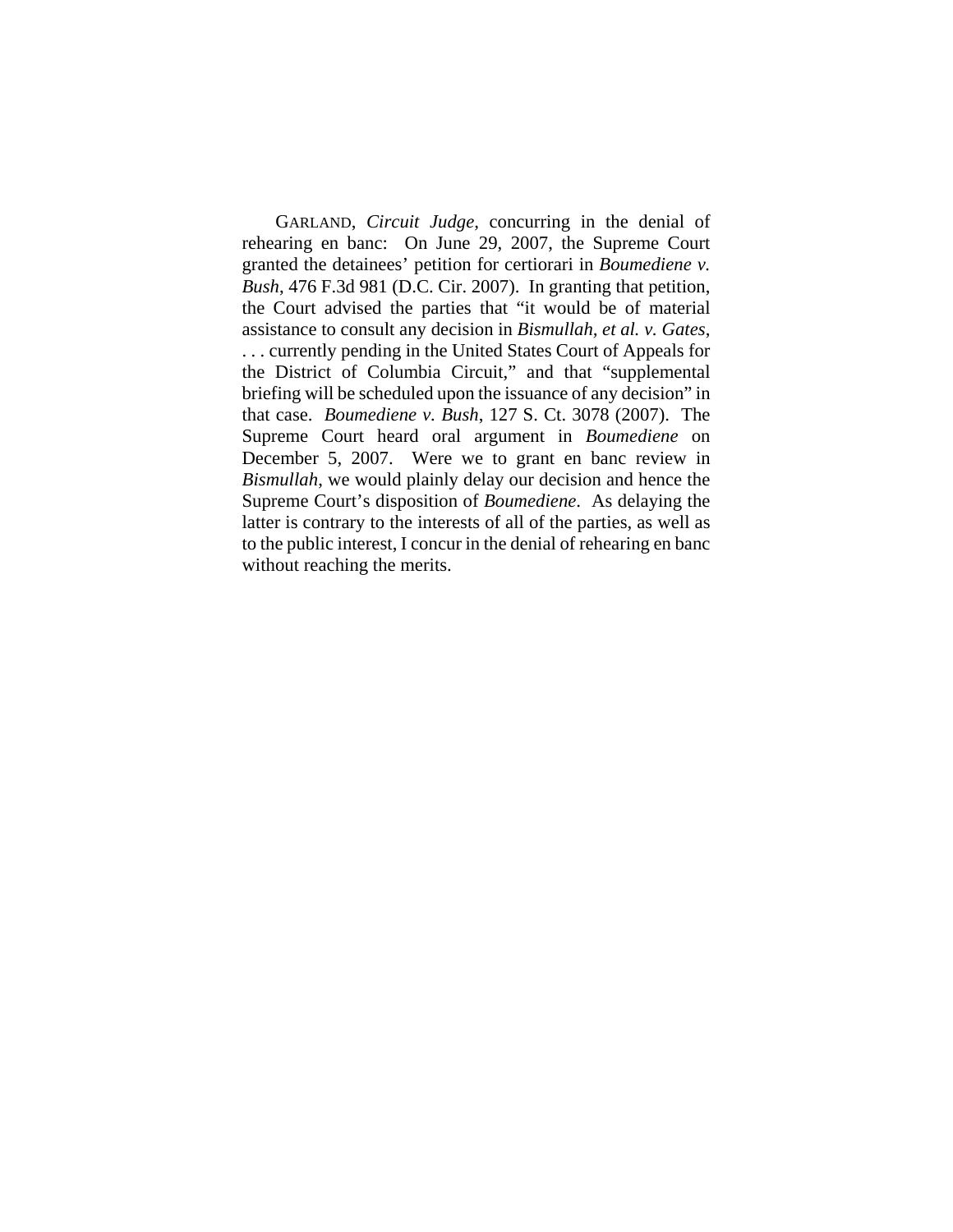KAREN LECRAFT HENDERSON, *Circuit Judge*, with whom *Circuit Judges* SENTELLE, RANDOLPH, and KAVANAUGH join, dissenting from the denial of rehearing en banc: The Detainee Treatment Act of 2005 (DTA) gives exclusive jurisdiction to this Court "to determine the validity of any final decision of [the] Combatant Status Review Tribunal that an alien is properly detained as an enemy combatant." Pub. L. No. 109-148 § 1005(e)(2)(A), 119 Stat. 2680, 2742 (Dec. 30, 2005). While the DTA is not unique in this respect, to me our exclusive jurisdiction underscores the charge given to our *entire* Court to hear and weigh all issues fairly encompassed in determining the validity of the CSRT's decision. Granted, we are now only at the preliminary stage of that determination, that is, resolving procedural motions. In two respects, however, I am convinced that our entire Court should hear and consider the protective order which both sides have asked us to enter. Accordingly, I dissent from the *en banc* denial.<sup>1</sup>

#### I. The Scope of the Record on Review.

*Bismullah II* attempts to correct the Government's overreading of *Bismullah I'*s description of the record on review by, first, repeating the panel's reading of the Government Information (defined by DoD Regulation E-1  $\S$  E(3)) as including only information "reasonably available" (again, specified by DoD Regulation E-1  $\S$  E(3)) and, then, by concluding that "information without regard to whether it is 'reasonably available' is clearly not required by *Bismullah I*." *Bismullah II*, 503 F.3d at 141. *Bismullah II*, however, leaves

<sup>&</sup>lt;sup>1</sup>I note that, as a member of the panel whose original opinion issued on July 20, 2007, *Bismullah v. Gates*, 501 F.3d 178 (D.C. Cir. 2007) (*Bismullah I*), and whose opinion denying the Government's petition for panel rehearing issued on October 3, 2007, *Bismullah v. Gates*, 503 F.3d 137 (D.C. Cir. 2007) (*Bismullah II*), I joined both opinions. Nevertheless, as set forth hereinbelow, matters remain that were unaddressed at the panel level—matters that may be determinative and should at least be heard and weighed by all of us.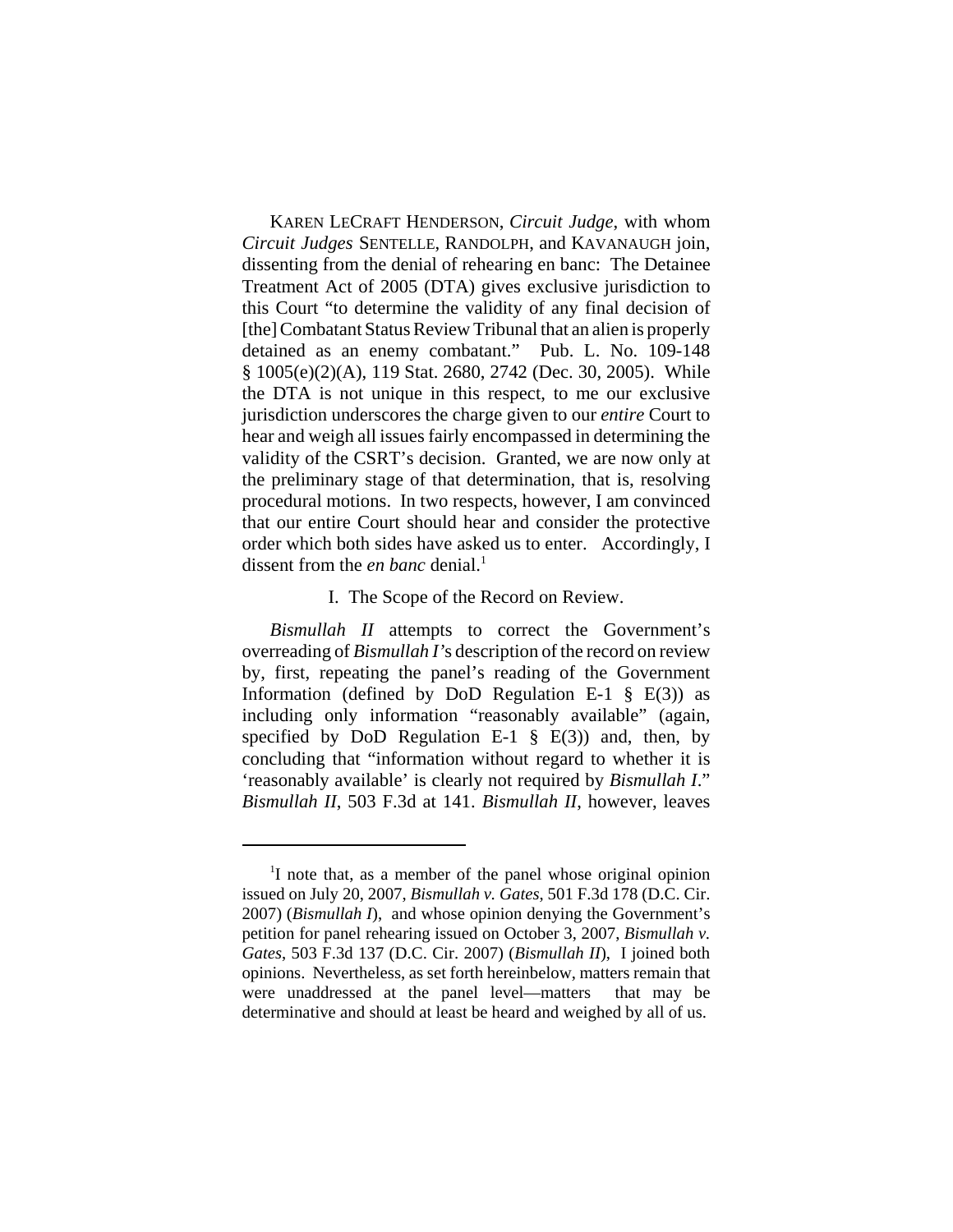intact the panel's original conclusion that "whether the preponderance of the evidence supported the conclusion of the Tribunal, cannot be ascertained without consideration of all the Government Information." *Id*. at 140 (citing *Bismullah I*, 501 F.3d at 185-86.)

Why we are unable to *otherwise* conduct our limited review of the validity of the CSRT's decision is left largely unexplained. $2$  But in the criminal context—where the protections accorded the arrestee are greater and our review is, accordingly, more searching—our Court is plainly able to review the conduct of a preliminary hearing without knowing *all* the evidence the prosecution has gathered. The reason, of course, is that the preliminary hearing is limited in scope. *Coleman v. Burnett*, 477 F.2d 1187, 1201 (D.C. Cir. 1973) ("The preliminary hearing is not a minitrial of the issue of guilt, . . . 'A preliminary hearing,' the Supreme Court has said, 'is ordinarily a much less searching exploration into the merits of a case than a trial, simply because its function is the more limited one of determining whether probable cause exists to hold the accused for trial.'" (quoting *Barber v. Page*, 390 U.S. 719, 725 (1968))). So too is the CSRT's mission: that is, at this stage, it must decide simply whether the detainee is an enemy combatant. Only if he is one can he, presumably, then be held for trial before a military commission. If we can determine whether the preponderance of the evidence supports a probable cause finding sufficient to hold an arrestee for trial without knowing (much less, reviewing) all the evidence in the prosecutor's possession, can we not do so in reviewing the

<sup>&</sup>lt;sup>2</sup>Bismullah I does note that "the court cannot, as the DTA charges us, consider whether a preponderance of the evidence supports the Tribunal's status determination without seeing all the evidence, any more than one can tell whether a fraction is more or less than one half by looking only at the numerator and not at the denominator." *Bismullah I*, 501 F.3d at 186.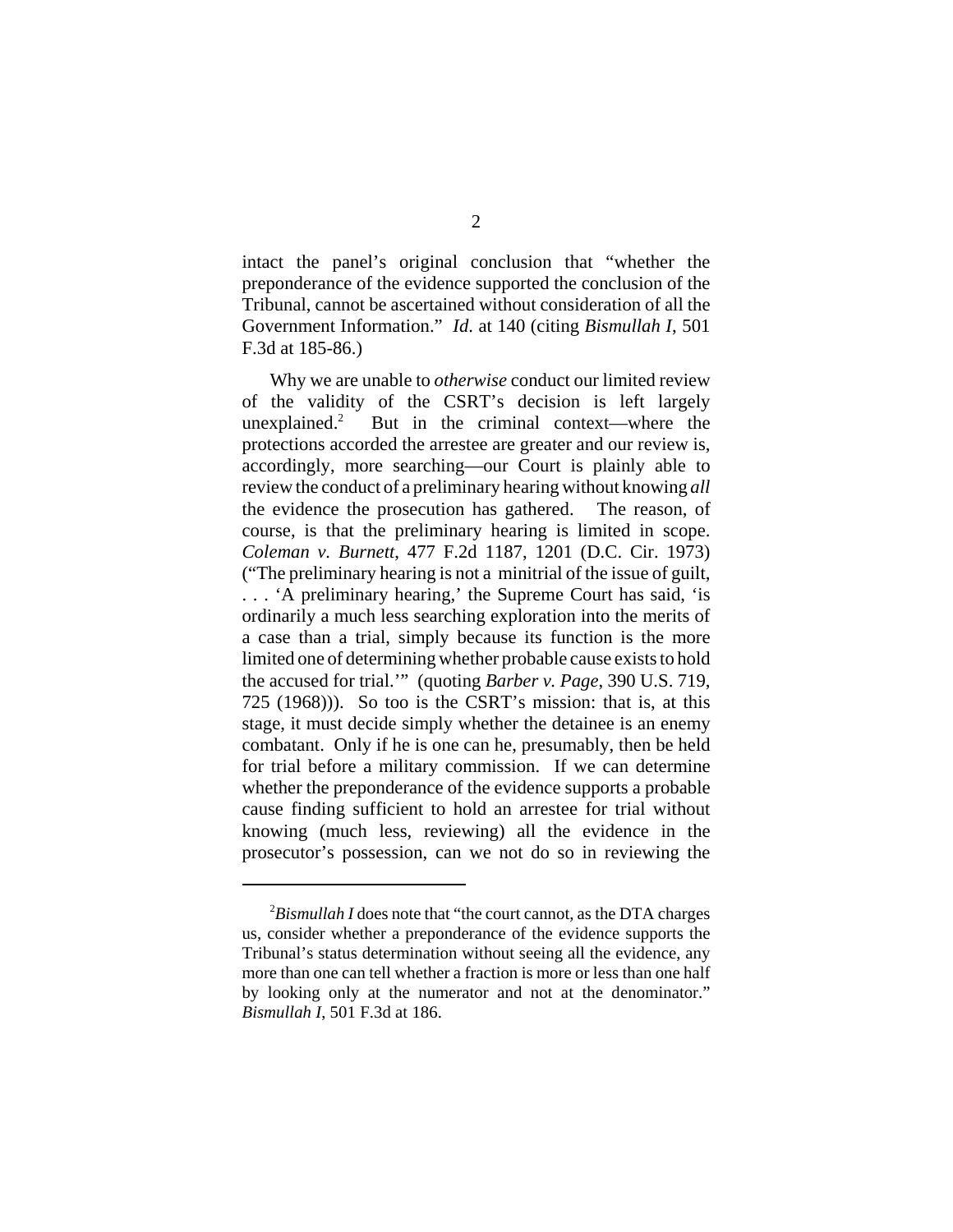evidence supporting the "enemy combatant" designation?<sup>3</sup> And should not all of us at least hear the arguments for and against, especially in the national security context? And especially given the showing the Government has made in both its unclassified and *ex parte* and *in camera* submissions? *Bismullah II*, 503 F.3d at 138 n.1.

 Even if we use the administrative agency analogy instead, the Supreme Court has made clear that we have no license to "create" a record consisting of more than the agency itself had before it. *Camp v. Pitts*, 411 U.S. 138, 142 (1973) ("[t]he focal point for judicial review should be the administrative record already in existence, not some new record made initially in the reviewing court."); *Doraiswamy v. Sec'y of Labor,* 555 F.2d 832, 839-40 (D.C. Cir. 1976) ("This circumscription [that review be confined to the administrative record], which the Court has consistently honored in other cases, stems from well ingrained characteristics of the administrative process. The administrative function is statutorily committed to the agency, not the judiciary. A reviewing court is not to supplant the agency

<sup>&</sup>lt;sup>3</sup>A detainee is not a criminal defendant. "The capture and detention of lawful combatants and the capture, detention, and trial of unlawful combatants, by 'universal agreement and practice,' are 'important incident[s] of war.'" *Hamdi v. Rumsfeld*, 542 U.S. 507, 518 (2004) (quoting *Ex parte Quirin*, 317 U.S. 1, 28, 30 (1942)). "The purpose of detention is to prevent captured individuals from returning to the field of battle and taking up arms once again." *Id.* (citing Naqvi, Doubtful Prisoner-of-War Status, 84 Int'l Rev. Red Cross 571, 572 (2002) ("[C]aptivity in war is 'neither revenge, nor punishment, but solely protective custody, the only purpose of which is to prevent the prisoners of war from further participation in the war'" (quoting decision of Nuremberg Military Tribunal, *reprinted in* 41 Am. J. Int'l L. 172, 229 (1947))); W. Winthrop, Military Law and Precedents 788 (rev. 2d ed. 1920) ("A prisoner of war is no convict; his imprisonment is a simple war measure'" (citations omitted))).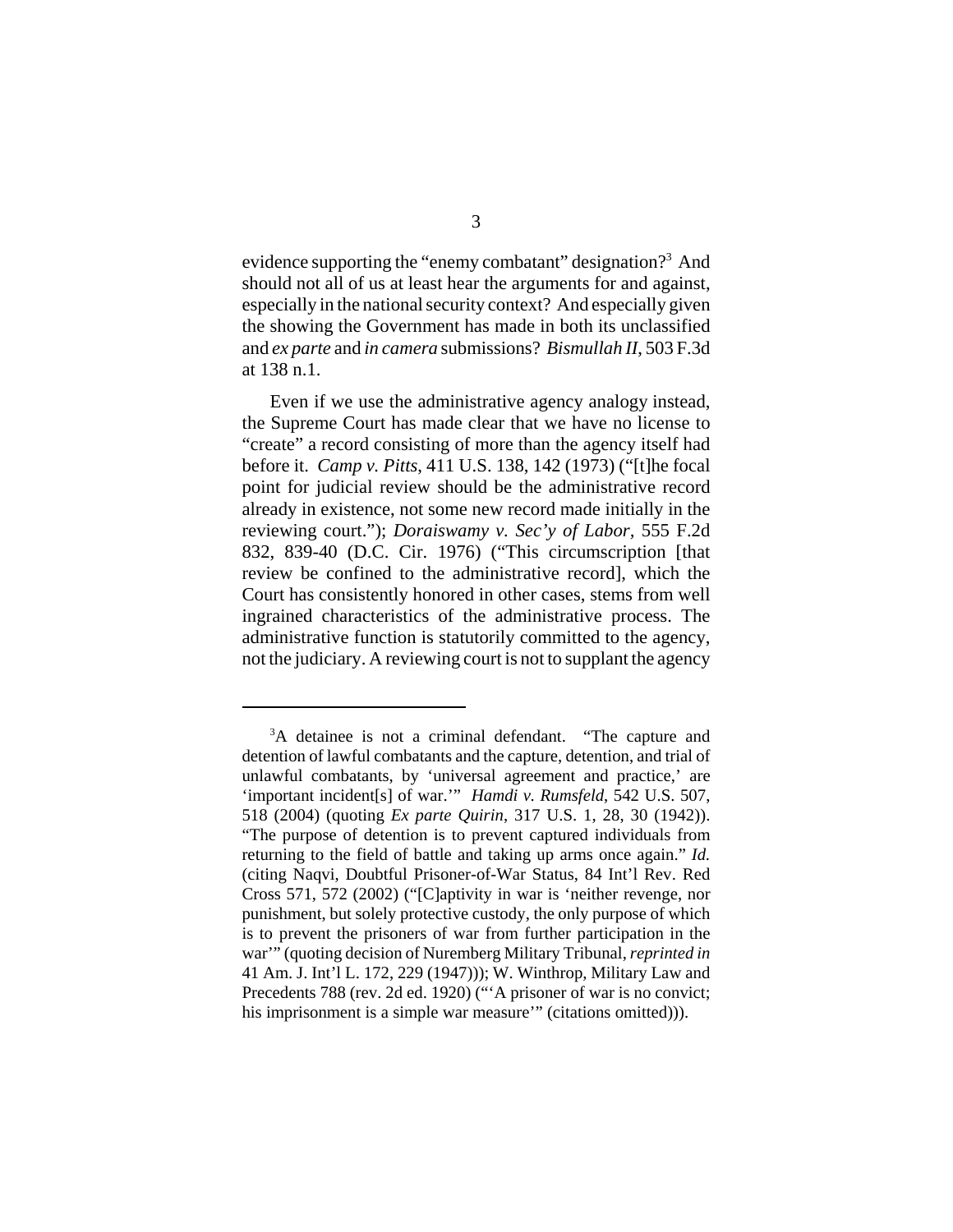on the administrative aspects of the litigation. . . . The grounds upon which an administrative order must be judged are those upon which the record discloses that its action was based . . . .") (internal citations, quotations and footnotes omitted); *Walter O. Boswell Mem'l Hosp. v. Heckler*, 749 F.2d 788, 793 (D.C. Cir. 1984) (explaining that the record for the reviewing court is limited to "that information before the [agency] *at the time of [its] decision*, . . . thus excluding *ex post* supplementation of the record by either side."); *Mail Order Ass'n of Am. v. U.S. Postal Serv.*, 2 F.3d 408, 433-34 (D.C. Cir. 1993) (same). Again, should we not at least hear and weigh the arguments for and against in the national security context?

#### II. Detainees' Counsel's Access to Classified Government Information.

*Bimullah II* also attempts to corral the Government Information, much of which, as the Government's submissions make clear, is classified, that must be disclosed to the detainees' counsel by emphasizing the exceptions from disclosure for information that is "'highly sensitive . . . or . . . pertain[s] to a highly sensitive source or to anyone other than the detainee." *Bimullah II*, 503 F.3d at 142 (quoting *Bismullah I*, 401 F.3d at 187) (alteration in original).<sup>4</sup> Bismullah II, however, may be unrealistically sanguine about the Government's resulting burden if the presumption is that it must disclose all Government Information except what fits within the exceptions; according to the Government's submissions, which, I submit, we are illequipped to second-guess, the exceptions swamp the disclosable information. *Cf. Krikorian v. Dep't of State*, 984 F.2d 461, 464

<sup>4</sup> *Bismullah I* had*"presume[d]* counsel for a detainee has a 'need to know' *all* Government Information concerning his client, not just the portions of the Government Information presented to the Tribunal." *Bismullah I*, 501 F.3d at 187 (emphases added).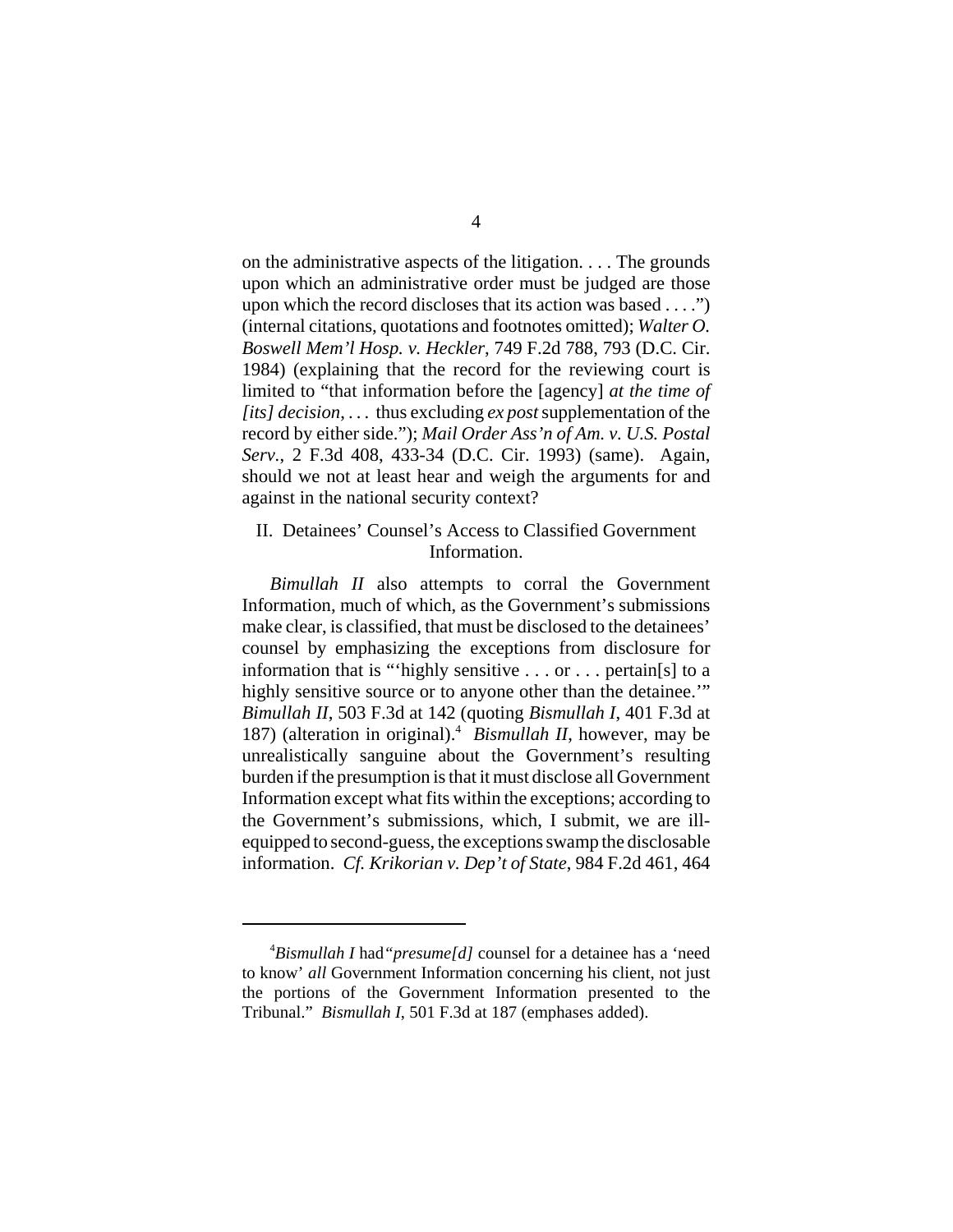$(D.C. Cir. 1993).$ <sup>5</sup> But the alternative is not necessarily limited to what *Bismullah II* describes, namely, "the only solution is [for the Government] to turn over none of [the Government Information]." *Bismullah II*, 503 F.3d at 142. If the record on review is more limited as discussed *supra*, the detainees' counsel's access likewise contracts. Again, should we not *all* consider this alternative?

We have heard by unclassified declarations from Michael V. Hayden, Director of the Central Intelligence Agency; Gordon England, Deputy Secretary of the Department of Defense; Keith Alexander, Director of the National Security Agency; Robert Mueller, Director of the Federal Bureau of Investigation; and J. Michael McConnell, Director of National Intelligence. We have heard by Secret declaration from FBI Director Mueller. And we have heard *ex parte* and *in camera* by Top Secret-SCI declarations from CIA Director Hayden and NSA Director Alexander. In the unclassified declarations, the five officials—charged with safeguarding our country while we are now at war—have detailed the grave national security concerns the *Bismullah I* holding presents. "Without doubt, our Constitution recognizes that core strategic matters of warmaking belong in the hands of those who are best positioned and most politically accountable for making them." *Hamdi*, 542 U.S. at 531 (citing *Dep't of Navy v. Egan*, 484 U.S. 518, 530 (1988) (noting reluctance of courts "to intrude upon the authority of the Executive in military and national security affairs")). In *Hamdi*, the Government represented that "military officers who are engaged in the serious work of waging battle [will] be

<sup>5</sup> I leave aside this Court's likely burden if we do not consider *en banc* the scope of the Government Information disclosable to the detainees' counsel. As *Bismullah II* itself notes, "if it is true that most of the Government Information . . . come[s] within an exception . . ., the practical effect . . . may yet be that our review . . . is in large part *ex parte*." *Bismullah II*, 503 F.3d at 143 n.7.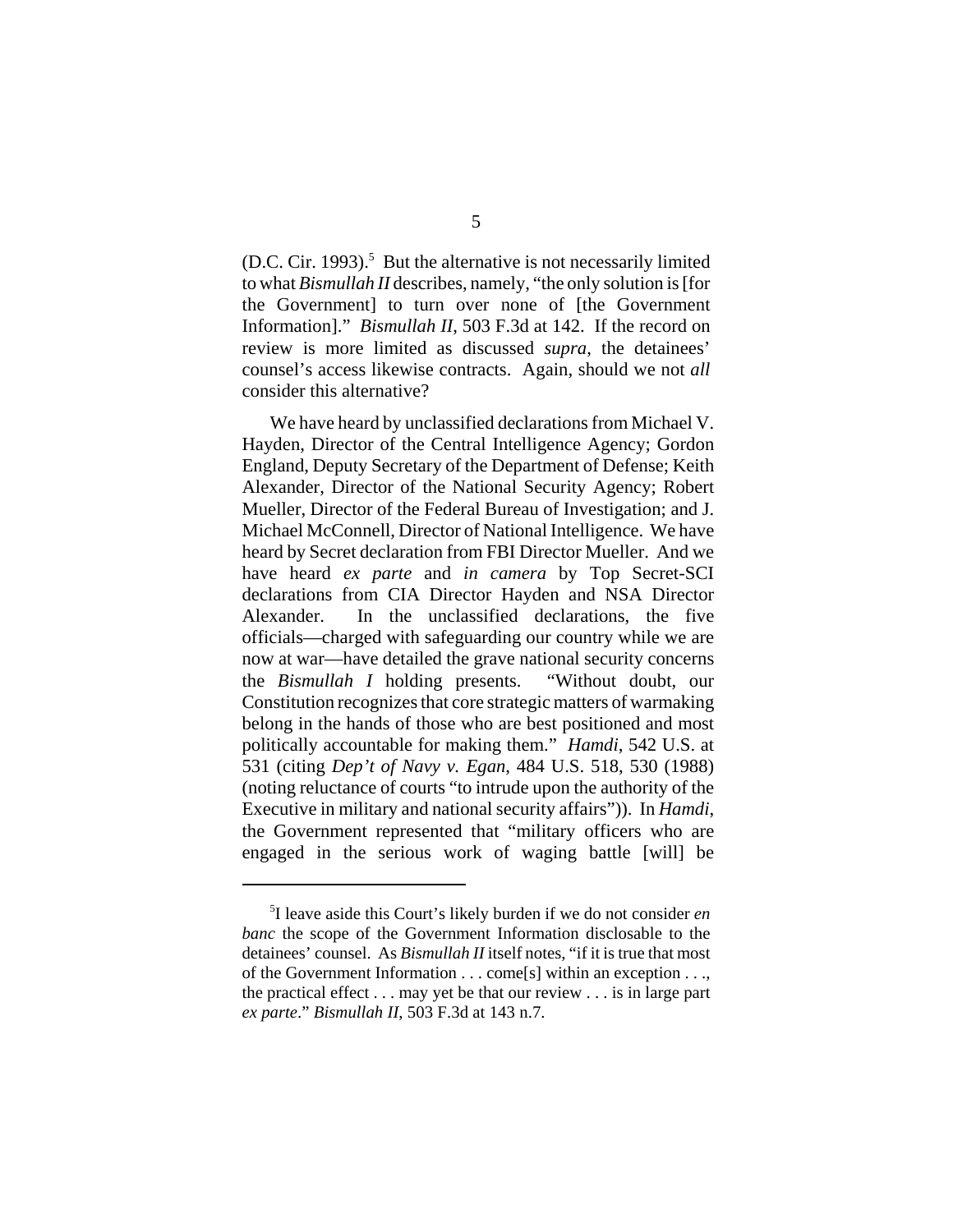unnecessarily and dangerously distracted by litigation half a world away, and discovery into military operations [will] both intrude on the sensitive secrets of national defense and result in a futile search for evidence buried under the rubble of war." *Hamdi*, 542 U.S. at 531-32. The High Court agreed, declaring "[t]o the extent that these burdens are triggered by heightened procedures, they are properly taken into account." *Id*. at 532. I believe our Court should likewise take these burdens into account sitting *en banc*. 6 For the foregoing reasons I dissent from the denial of rehearing *en banc* and join Judge Randolph's dissent.

<sup>6</sup> I note, in granting the detainees' certiorari petition in *Boumediene v. Bush*, 476 F.3d 981 (D.C. Cir. 2007), the Supreme Court advised that "[a]s it would be of material assistance to consult any decision in *Bismullah et al. v Gates*, No. 06-1197, . . . supplemental briefing will be scheduled" once our Court's decision issues. *Boumediene v. Bush*, 127 S. Ct. 3078 (2007). *En banc* review would plainly delay our decision and thus tighten the time frame for the supplemental briefing the *Boumediene* parties must submit. Nonetheless we do the Supreme Court no favor by not fully considering potentially determinative matters, including these herein discussed. Although, as Chief Judge Ginsburg lists, Stmt. of Ginsburg, C.J., at 12, we have shuffled much paper in this case, we have yet to consider—with the benefit of briefing and oral argument—any of the issues raised by the three dissents from the *en banc* denial.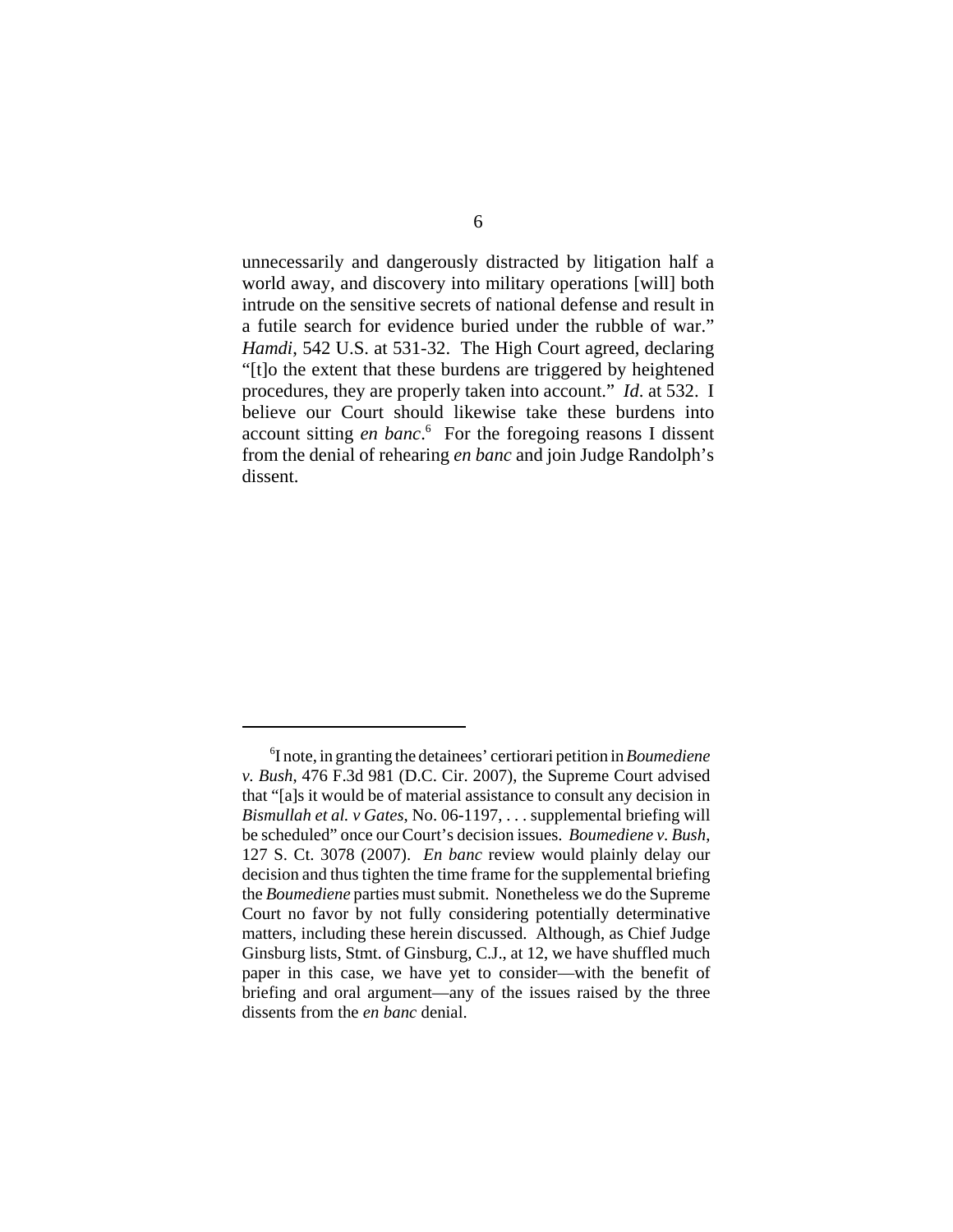RANDOLPH, *Circuit Judge*, with whom *Circuit Judges* SENTELLE, HENDERSON and KAVANAUGH join, dissenting from the denial of rehearing en banc: It has long been my practice not to write or join opinions on denials of rehearing en banc. *See Indep. Ins. Agents of Am., Inc. v. Clarke*, 965 F.2d 1077, 1080 (D.C. Cir. 1992). I must now depart from that practice. According to affidavits of the Directors of the Central Intelligence Agency, the Federal Bureau of Investigation, and the National Security Agency and the Director of National Intelligence, the court's ruling in these cases endangers national security. The cases deserve to be reheard and reexamined by the full court. I therefore dissent from the denial, by a vote of 5 to 5, of rehearing en banc. Here are the reasons.

The panel opinion denying rehearing asserts that the agencies just mentioned and the Department of Justice, including the Solicitor General, do not understand the original opinion. We think these executive departments understand full well what the panel ordered. The government must file, as the "record" in each detainee review case, vast reams of classified information to be shared presumptively with private defense counsel, regardless whether any of this information was ever presented to the Combatant Status Review Tribunal, whose decision is the subject of judicial review. That order is contrary to the rule and the statute governing the contents of the record in cases such as these, it violates the restrictions on our jurisdiction in the Detainee Treatment Act, and it risks serious security breaches for no good reason.

The Detainee Treatment Act does not specify what shall be in the record when we review Tribunal decisions. This is understandable because a separate statute governs "the contents of the record in all proceedings instituted in the courts of appeals to enjoin, set aside, suspend, modify, or otherwise review or enforce orders of administrative agencies, boards, commissions, and officers." 28 U.S.C. § 2112(a). Subsection (b) of this statute, and Rule 16(a) of the Federal Rules of Appellate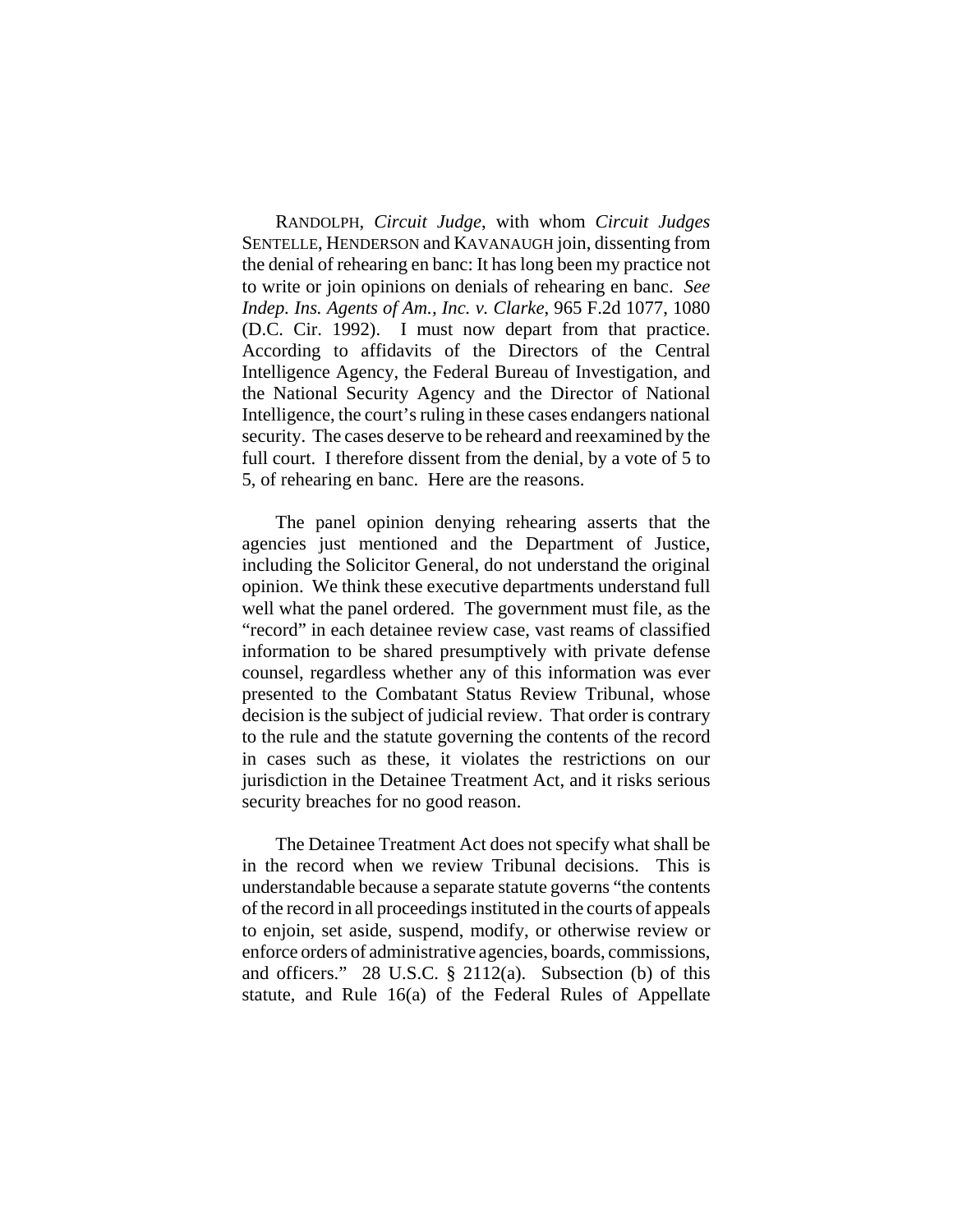Procedure, which is based on it, make crystal clear that – contrary to the panel's opinions – the record does not include information never presented to the Combatant Status Review Tribunal.<sup>1</sup> Yet neither of the panel's two opinions even mentions Rule 16(a) or  $\S 2112(a)$ <sup>2</sup>

Chief Judge Ginsburg, in his opinion concurring in the denial of rehearing en banc, offers two explanations. The first is that several other provisions in Title 28 – not applicable here – differentiate between an "executive agency" and a "military department." Stmt. of Ginsburg, C.J., at 2-5. While intended to show that a Combatant Status Review Tribunal is not an

<sup>&</sup>lt;sup>1</sup>The statute provides that the "record to be filed in the court of appeals . . . shall consist of the order sought to be reviewed or enforced, the findings or report upon which it is based, and the pleadings, *evidence*, and proceedings *before the agency*, board, commission, or officer concerned . . .." 28 U.S.C. § 2112(b) (italics supplied). Rule 16(a) of the appellate rules states the same. The government's merits brief not only cited Rule 16 but also discussed why the record it filed was in compliance with the rule. Respondent Br. 54-55. That discussion sufficiently alerted the panel not only to the rule but also to the statute: the Advisory Committee Notes to Rule 16 state that "[s]ubdivision (a) is based upon 28 U.S.C. § 2112(b)."

<sup>&</sup>lt;sup>2</sup>The Department of Defense regulation directly on point provides that the "official record of the Tribunal's decision" shall consist of: "(a) A statement of the time and place of the hearing, persons present, and their qualifications; (b) The Tribunal Decision Report cover sheet; (c) The classified and unclassified reports detailing the findings of fact upon which the Tribunal decision was based; (d) Copies of all documentary evidence presented to the Tribunal and summaries of all witness testimony. If classified material is part of the evidence submitted or considered by the Tribunal, the report will be properly marked and handled in accordance with applicable security regulations; and (e) A dissenting member's summary report, if any." E-2 §§ (C)(10), (C)(8).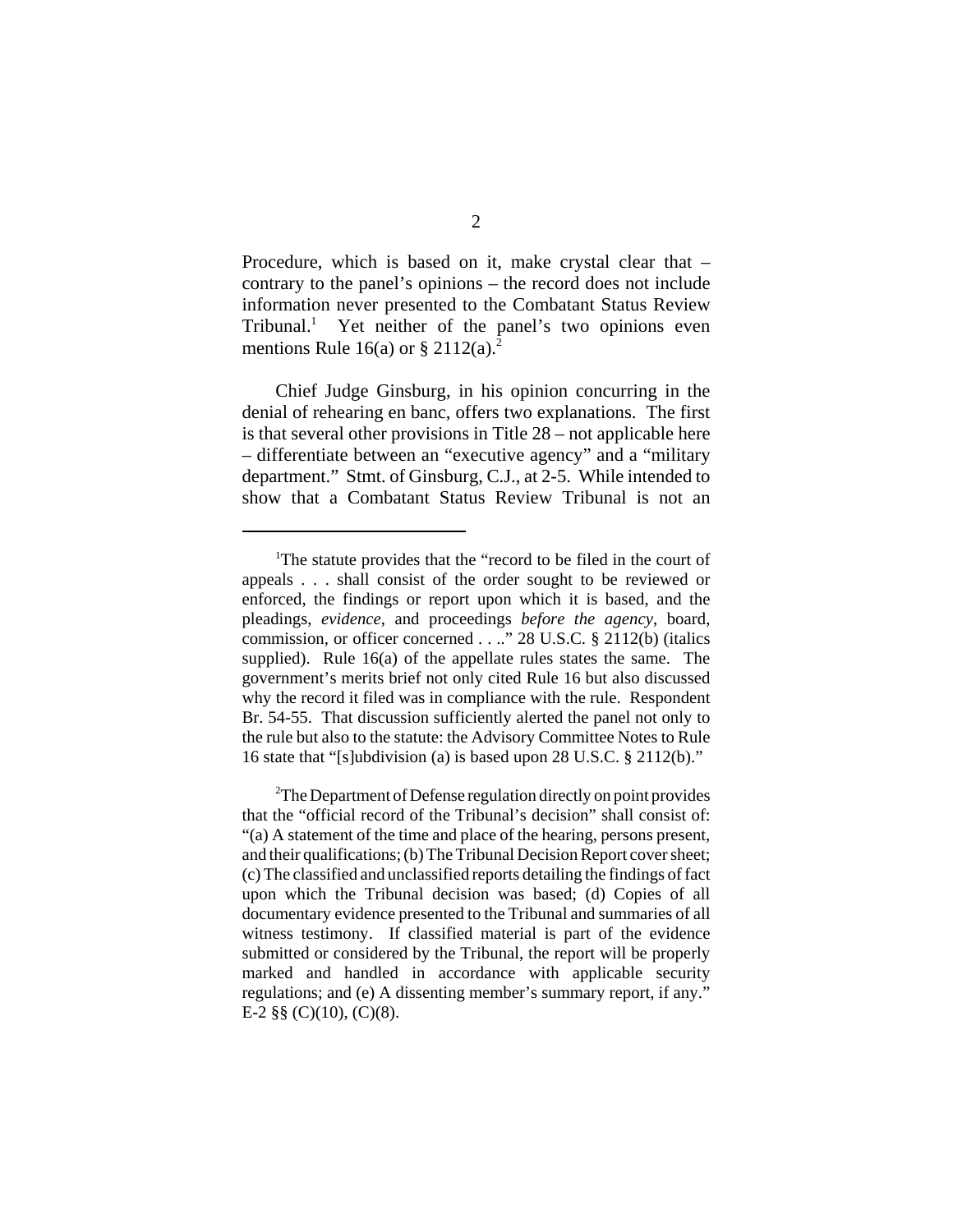"agency" for the purposes of § 2112(b), it indicates the opposite. In Title 28, "'agency' includes any department, independent establishment, commission, administration, authority, board or bureau of the United States . . . unless the context shows that such term was intended to be used in a more limited sense." 28 U.S.C. § 451. Chief Judge Ginsburg's citations illustrate how Congress has limited "agency" in other contexts by using modifiers such as "executive" and "federal." Section 2112(b) contains no such limit. A military department is a "department" under § 451, and thus an "agency" under § 2112(b). Therefore, § 2112(b) applies to a Combatant Status Review Tribunal, which certainly falls within the ambit of the broad definition of "agency" in Title 28. The framers of the Administrative Procedure Act concluded that military commissions would be covered as "agencies," unless they were expressly excluded from the Act. 5 U.S.C.  $\S 551(1)$ (F).<sup>3</sup>

<sup>&</sup>lt;sup>3</sup>The Attorney General's Manual refers to courts martial, military commissions, and other military authorities as "agencies of the United States," *Attorney General's Manual on the Administrative Procedure Act* 10 (1947), and then explains that they have been "specifically exempted" from the APA in what is now 5 U.S.C. § 551(1)(F), *Id.* at 12.

Chief Judge Ginsburg argues that Combatant Status Review Tribunals are *sui generis* and for that reason are exempt from the requirements of the APA. We agree that the APA exempts Combatant Status Review Tribunals, but not because they are *sui generis*. Instead, the detention of enemy combatants, and the review processes related to them, are military "functions" the APA specifically exempts. The writer's opinion in *Al Odah v. United States*, 321 F.3d 1134, 1149 (D.C. Cir. 2003), attached hereto as an addendum, explains why. In any event, Chief Judge Ginsburg's argument misses the point. Our review in this case is controlled not by the APA, but by 28 U.S.C. § 2112. The Chief Judge does not explain why the broad, unmodified term "agency" in § 2112 excludes a Combatant Status Review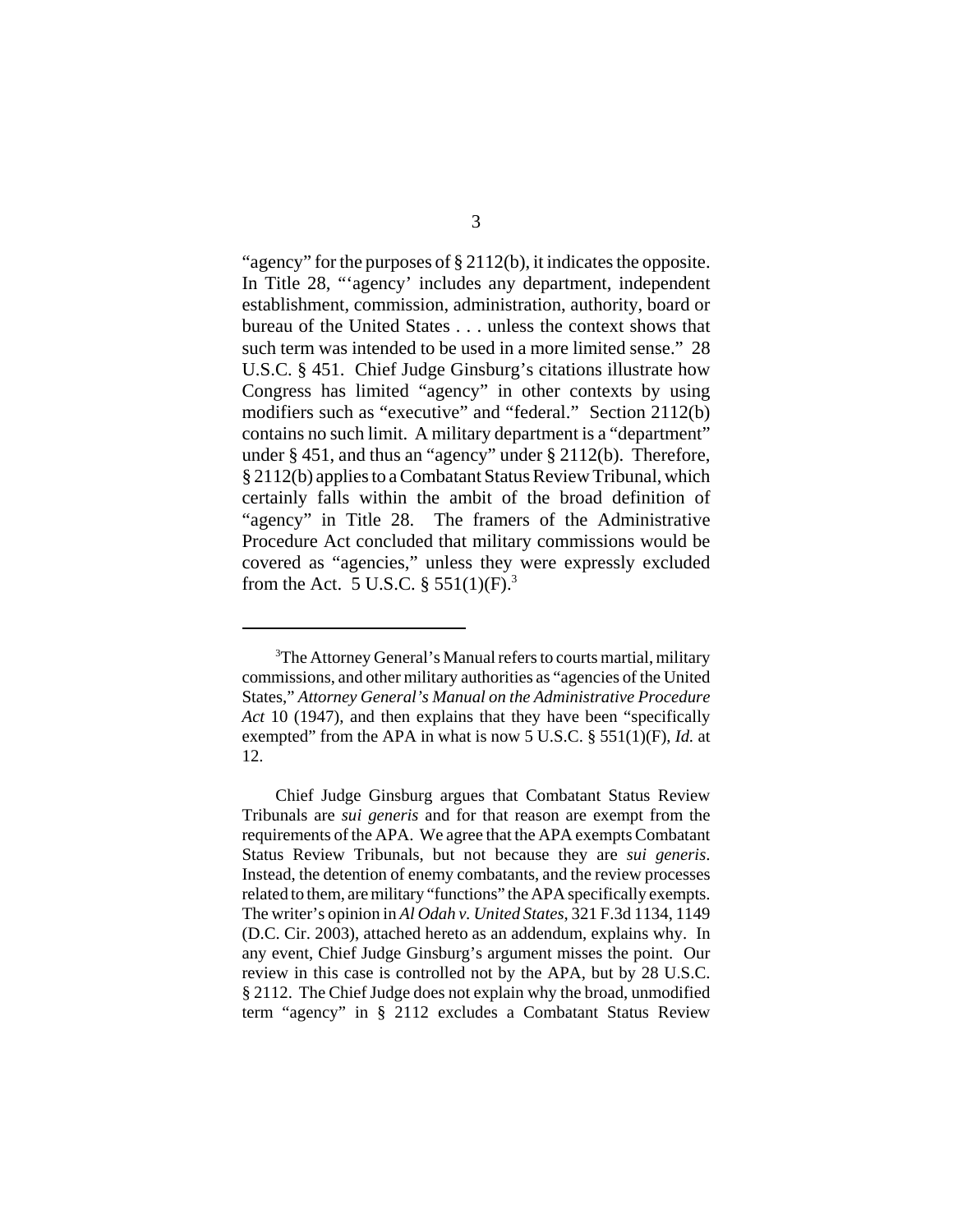The Chief Judge's second explanation for disregarding § 2112(b) exposes still another problem with the panel's reasoning. He writes that to follow § 2112(b)'s law governing the contents of the record "would be to preclude the court from discharging the review function assigned to it in the" Detainee Treatment Act. Stmt. of Ginsburg, C.J., at 5. What exactly is this "review function"? Apparently the idea is that the court will look at how well the Recorder did his job in gathering "Government Information" and how well he culled it in presenting the information to the Tribunal as "Government Evidence."4 *Id.* at 5-9.

Tribunal.

4 Under Defense Department regulations, "Government Information" is "reasonably available information in the possession of the U.S. Government bearing on the issue of whether the detainee meets the criteria to be designated as an enemy combatant." E-1 § (E)(3). "Government Evidence" is "such evidence in the Government Information as may be sufficient to support the detainee's classification as an enemy combatant." E-1  $\S$  (H)(4).

The panel did not seem to appreciate the large difference between "information" and "evidence." It stated that "whether the preponderance of the evidence supported the conclusion of the Tribunal, cannot be ascertained without consideration of all the Government Information." *Bismullah v. Gates*, slip op. at 5 (*Bismullah II*), citing *Bismullah v. Gates*, 501 F.3d 178, 186 (D.C. Cir. 2007) (*Bismullah I*). That rationale could not hold and the Chief Judge seems to have abandoned it. In legal proceedings before courts and other adjudicative bodies, the classic definition of "evidence" is "any matter of fact which is furnished to a legal tribunal otherwise than by reasoning, as the basis of inference in ascertaining some other matter of fact." James B. Thayer, *Presumptions and the Law of Evidence*, 3 HARV. L. REV. 141, 143 (1889). Moreover, the Detainee Treatment Act, in speaking of a preponderance of the evidence, refers to "the requirement" that the Tribunal's conclusion be so supported. DTA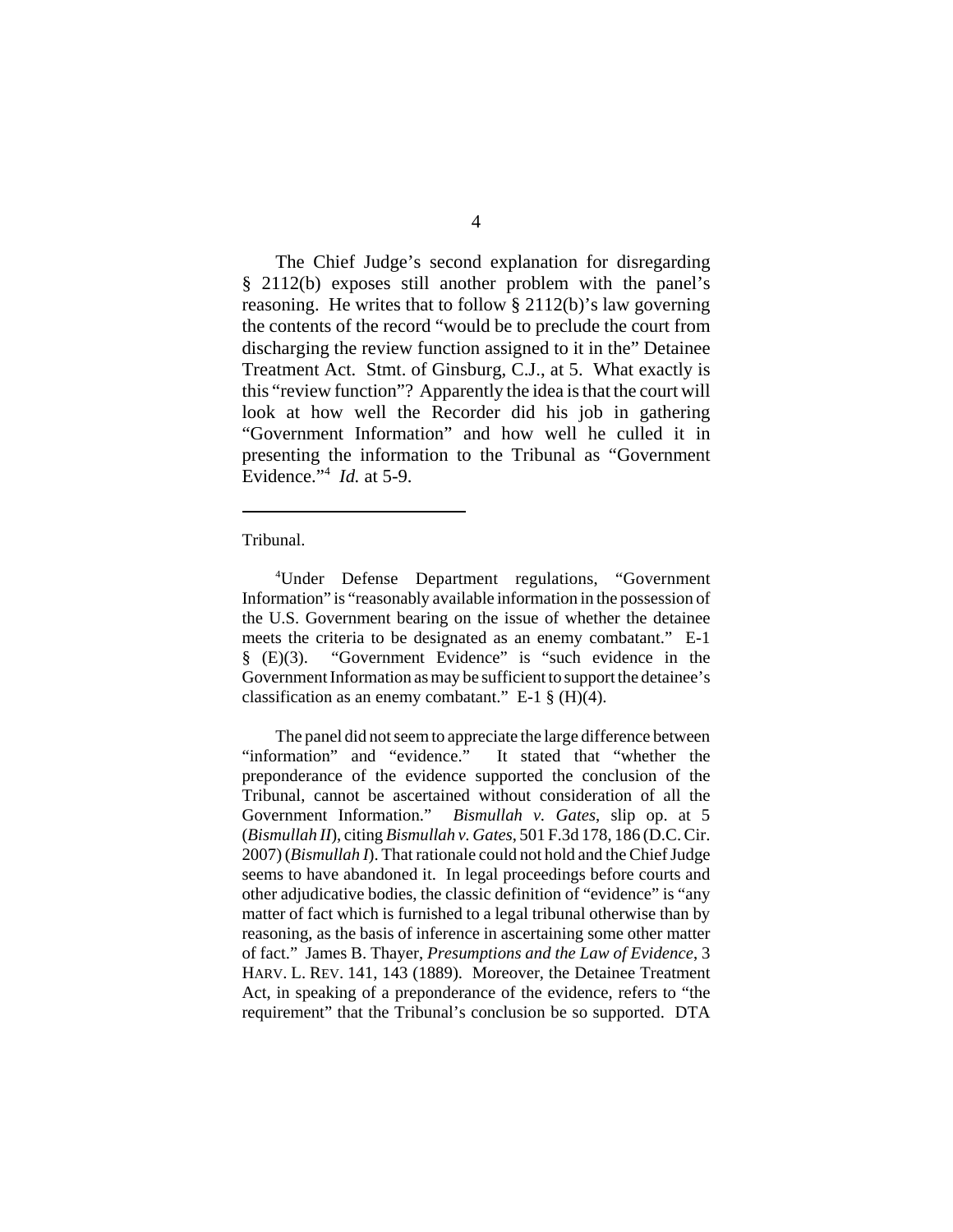Forget for the moment that the Detainee Treatment Act limits our jurisdiction to review of the *Tribunal's* status determination. DTA  $\S$  1005(e)(2)(C)(i). Ignore as well that under the controlling regulations it is the Tribunal, not the court, who supervises the Recorder. E-1  $\S$  (C)(2). Even so the question remains – how does the court's order requiring the government to assemble a record consisting of all "reasonably available" information bearing on the detainee's status enable the court to determine whether the Recorder adequately performed his job in gathering information? This is an essential question and neither the panel nor Chief Judge Ginsburg has ever given a satisfactory answer to it.

Perhaps the panel envisioned our court examining the thousands of documents<sup>5</sup> making up the "record" on review and seeing how much of this information escaped the Recorder's attention. But the government has pointed out the fallacy in that vision, which contemplates a comparative judgment. The Recorders, operating before Congress passed the Detainee Treatment Act, did not save the information they obtained unless it became part of the permanent record when they presented it to the Tribunal. So even if this were a proper function for our court, it is impossible for us to determine whether any particular

<sup>§ 1005(</sup>e)(2)(C)(i). The reference is to Defense Department regulation E-1  $\S$  (G)(11) dealing with the burden of proof. In context it is clear as a bell that the "evidence" in the regulation and in the Act means the evidence before the Tribunal, not some pile of information the Recorder decided not to present. The panel thus erred in saying that to determine whether there was enough evidence to support the Tribunal's decision, the court had to look through information the Tribunal never saw.

<sup>&</sup>lt;sup>5</sup>The government predicts that for each detainee, the record envisioned by the panel will consist of "hundreds of thousands[] of documents." Pet. for Rehearing 10.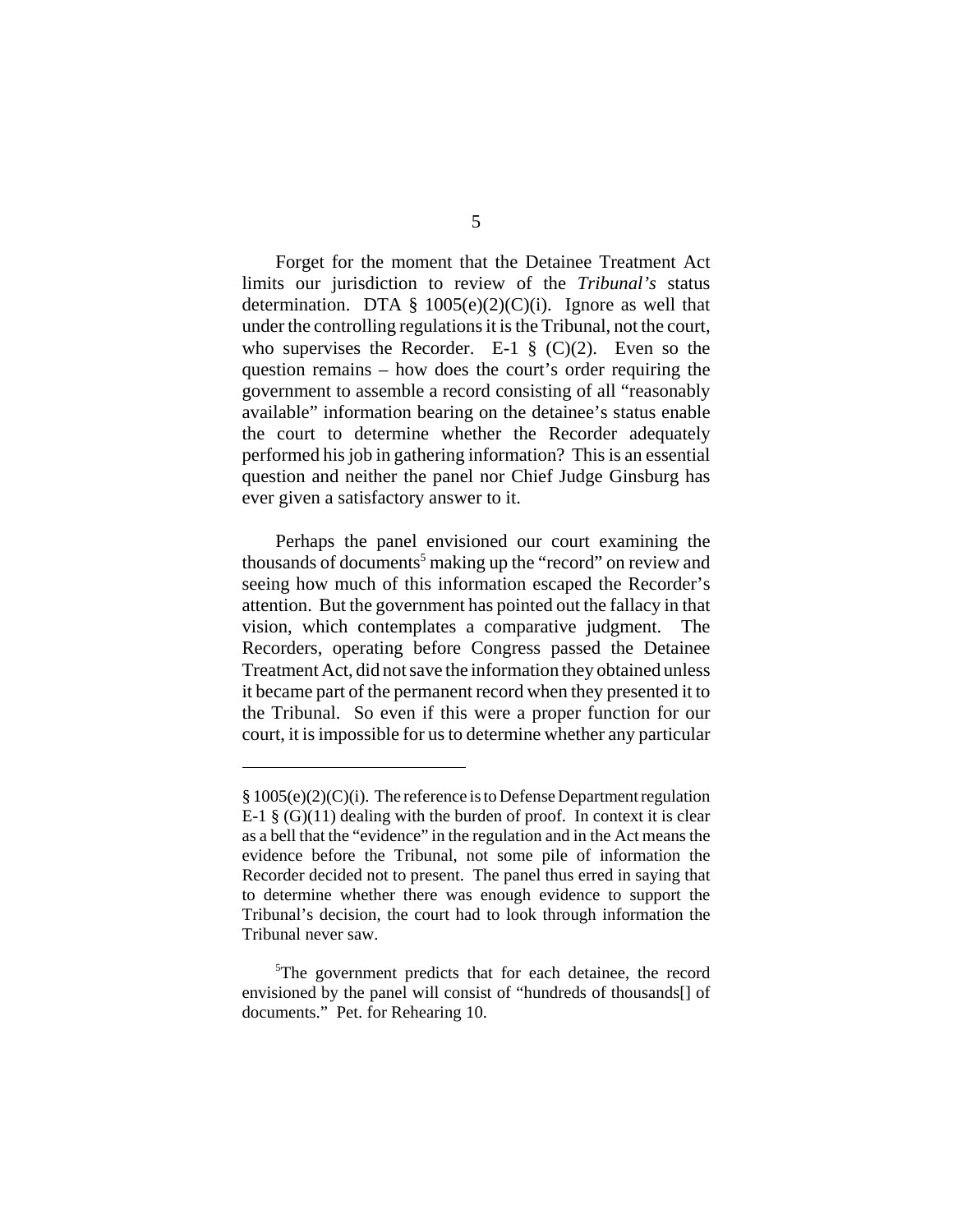piece of information was obtained or was not obtained by any particular Recorder in any particular detainee's case.

The original panel opinion offered a different rationale than the one the Chief Judge now proposes. It was that the detainee's counsel would need to see Government Information "to present an argument that the Recorder withheld exculpatory information." *Bismullah I*, 501 F.3d at 185-86. But the panel's remedy far outruns this rationale. Even if one accepted the exculpatory information rationale – which would require the court to disregard  $\S 2112(b)$  and Rule 16(a) – this would at most lead to a conclusion that the record on review should consist only of the evidence before the Tribunal plus any exculpatory information the government has discovered. Yet the panel has required all information, exculpatory and incriminatory alike, bearing on the detainee's status to be deposited with the court and presumptively made available to defense counsel.

Why? We can be sure that the assembled information cannot be used in our judicial review of the Tribunal's status determination. And we can also be sure that its assembly and filing in this court, and potential sharing with private counsel, gives rise to a severe risk of a security breach. That is the position of the agencies charged with protecting the country against terrorist attacks, who warn that foreign intelligence services will cease cooperating with the United States if the panel opinion stands. Their concerns deserve the attention of the full court on rehearing en banc.

One final point. Judge Garland votes against en banc, not because he thinks the case unimportant, but because he believes it is more important to advance our decision-making in order to assist the Supreme Court. Stmt. of Garland, J., at 1. We think that it is more important to decide the case correctly and that a correct decision would be of more assistance to the High Court.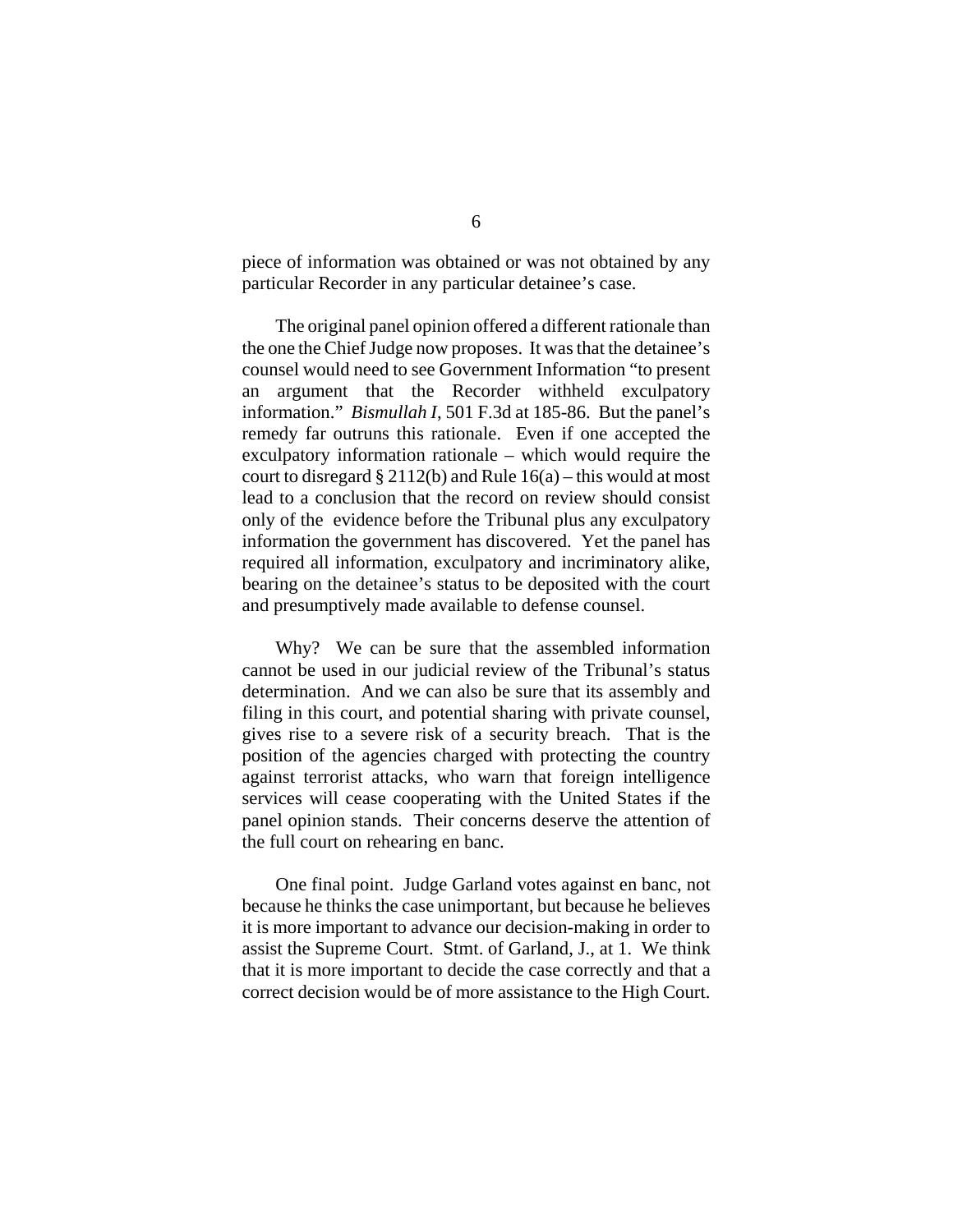For the foregoing reasons we dissent from the denial of rehearing en banc.

#### ADDENDUM

RANDOLPH, *Circuit Judge*, *concurring*:

\* \* \*

The United States or its officers may be sued only if there is a waiver of sovereign immunity. *See, e.g.*, *Dep't of Army v. Blue Fox, Inc.*, 525 U.S. 255, 260 (1999). We have held that the Alien Tort Act, whatever its meaning, does not itself waive sovereign immunity. *Industria Panificadora, S.A. v. United States*, 957 F.2d 886, 886 (D.C. Cir. 1992) (per curiam); *Sanchez-Espinoza*, 770 F.2d at 207; *see Canadian Transp. Co. v. United States*, 663 F.2d 1081, 1092 (D.C. Cir. 1980). The detainees therefore rely on the waiver provision in the Administrative Procedure Act, 5 U.S.C. § 702, which states: "An action in a court of the United States seeking relief other than money damages and stating a claim that an agency or an officer or employee thereof acted or failed to act in an official capacity . . . shall not be dismissed . . . on the ground that it is against the United States . . .."

Although relying on the APA's waiver for agencies, the detainees do not identify which "agency" of the United States they have in mind. They have sued the President in each case, but the President is not an "agency" under the APA and the waiver of sovereign immunity thus does not apply to him. *See Franklin v. Massachusetts*, 505 U.S. 788, 800-01 (1992); *Armstrong v. Bush*, 924 F.2d 282, 289 (D.C. Cir. 1991). This leaves the military. The APA specifically excludes from its definition of "agency" certain functions, among which is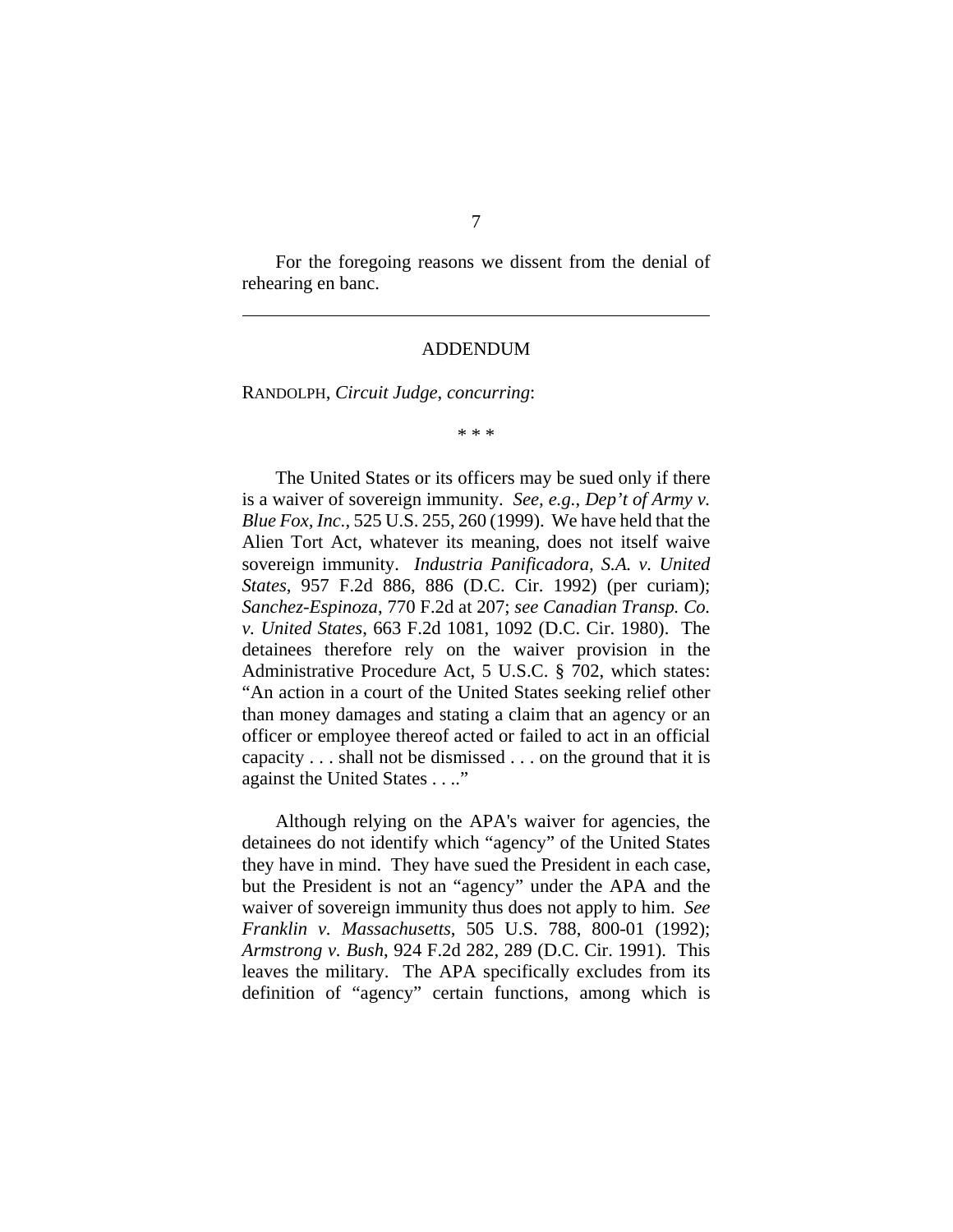"military authority exercised in the field in time of war or in occupied territory." 5 U.S.C. §§ 551(1)(G), 701(b)(1)(G); *see id.* §§ 553(a)(1) & 554(a)(4), exempting military "functions" from the APA's requirements for rulemaking and adjudication; *United States ex rel. Schonbrun v. Commanding Officer*, 403 F.2d 371, 375 n.2 (2d Cir. 1968) (Friendly, J.). The district court ruled, in an alternative holding, that because of the military function exclusion, the APA does not waive sovereign immunity. *Rasul v. Bush*, 215 F. Supp. 2d 55, 64 n.10 (D.D.C. 2002). I believe this is correct.

Each of the detainees, according to their pleadings, was taken into custody by American armed forces "in the field in time of war." I believe they remain in custody "in the field in time of war." It is of no moment that they are now thousands of miles from Afghanistan. Their detention is for a purpose relating to ongoing military operations and they are being held at a military base outside the sovereign territory of the United States. The historical meaning of "in the field" was not restricted to the field of battle. It applied as well to "organized camps stationed in remote places where civil courts did not exist," *Kinsella v. United States ex rel. Singleton*, 361 U.S. 234, 274 (1960) (Whittaker, J., joined by Stewart, J., concurring in part and dissenting in part). To allow judicial inquiry into military decisions after those captured have been moved to a "safe" location would interfere with military functions in a manner the APA's exclusion meant to forbid. We acknowledged as much in *Doe v. Sullivan*, 938 F.2d 1370, 1380 (D.C. Cir. 1991), when then-Judge Ruth Bader Ginsburg stated for the court that the APA's military function exclusion applied to cases in which a court was asked to "review military commands made . . . in the aftermath of [ ] battle." It is also of no moment that the detainees were captured without Congress having declared war against any foreign state. "Time of war," as the APA uses it, is not so confined. The military actions ordered by the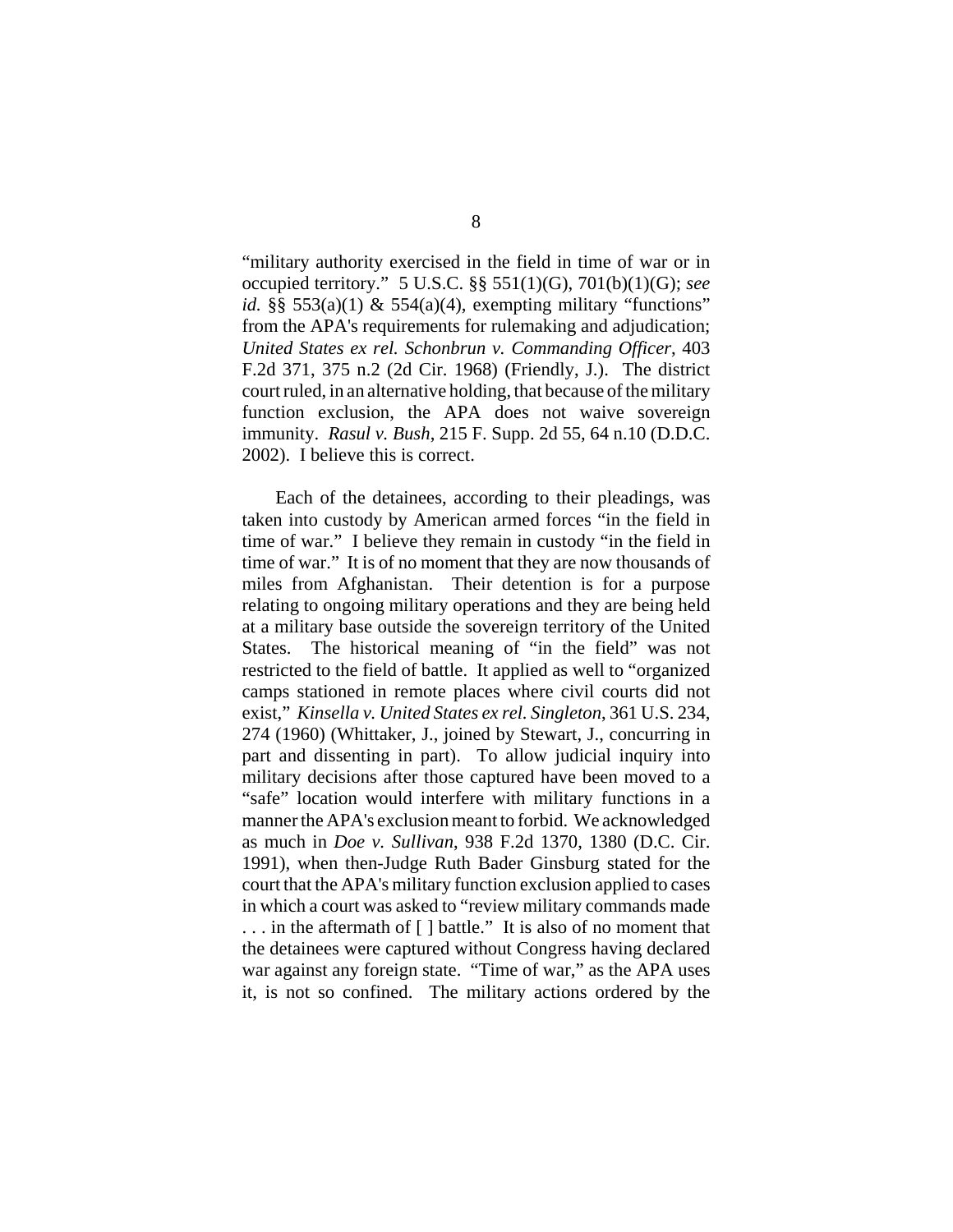President, with the approval of Congress, are continuing; those military actions are part of the war against the al Qaeda terrorist network; and those actions constitute "war," not necessarily as the Constitution uses the word, but as the APA uses it. *See Campbell v. Clinton*, 203 F.3d 19, 29-30 (D.C. Cir. 2000) (Randolph, J., concurring in the judgment); *Mitchell v. Laird*, 488 F.2d 611, 613 (D.C. Cir. 1973). The detainees are right not to contest this point. To hold that it is not "war" in the APA sense when the United States commits its armed forces into combat without a formal congressional declaration of war would potentially thrust the judiciary into reviewing military decision-making in places and times the APA excluded from its coverage.

\* \* \*

*Al Odah v. United States*, 321 F.3d 1134, 1149-50 (D.C. Cir. 2003) (Randolph, J., concurring).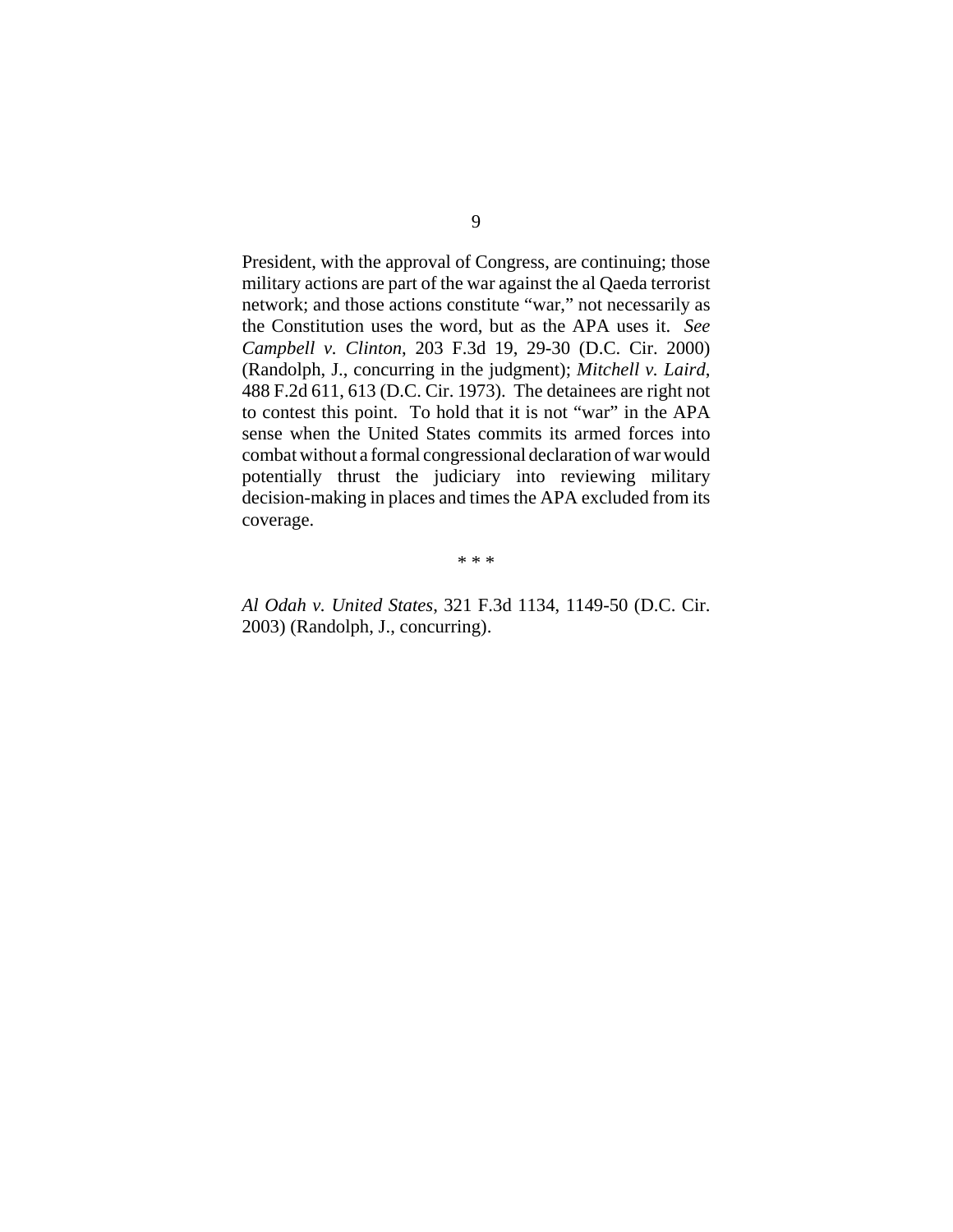BROWN, *Circuit Judge*, dissenting from the denial of rehearing en banc: I appreciate the panel's efforts to clarify the Government's production burden in these CSRT reviews. The panel assumes the phrase "reasonably available" adequately defines the scope of the record because that phrase comes from the CSRT regulations. However, because the record so defined does not arise naturally from the proceedings, the panel may have left much to litigate. The Government is clearly uncertain about what information is "reasonably available," and is searching laboriously through "all relevant federal agencies" to make sure it gathers at least that much information. Pet. at 10. The panel has, naturally, refused to opine on whether the results of such an exhaustive search are reasonably available, *Bismullah v. Gates*, 503 F.3d 137, 141 n.3 (D.C. Cir. 2007) (denial of panel rehearing) (*Bismullah II*), but it seems to think that too intensive a search would be unreasonable, *see id*. at 142. The panel avers that it did not require "[a] search for information without regard to whether it is 'reasonably available.'" *Id.* at 141. But reliance on this sort of verbal formulation may confuse rather than clarify the obligation. Using the phrase "reasonably available" provides not a process-based definition, but an abstract legal standard. If the Government must populate the record based on this standard, it will have to conduct a new search for materials that satisfy it. Under the panel's order, the record may be congruent with the universe of information identified by the regulations, but it bears no direct relationship to the CSRT process—or any process at all. Although the panel might have been right to reject the Government's offer of only the record that a CSRT considered, that version of the record is at least the definite product of a process that actually happened.<sup>1</sup> The likely result of relying on a theoretical record

 $\overline{a}$ 

<sup>&</sup>lt;sup>1</sup> As a corollary, reconvening a CSRT, as the panel proposes, *Bismullah II*, 503 F.3d at 141, will only postpone the issue, because the abstract set of Government Information will have no relation to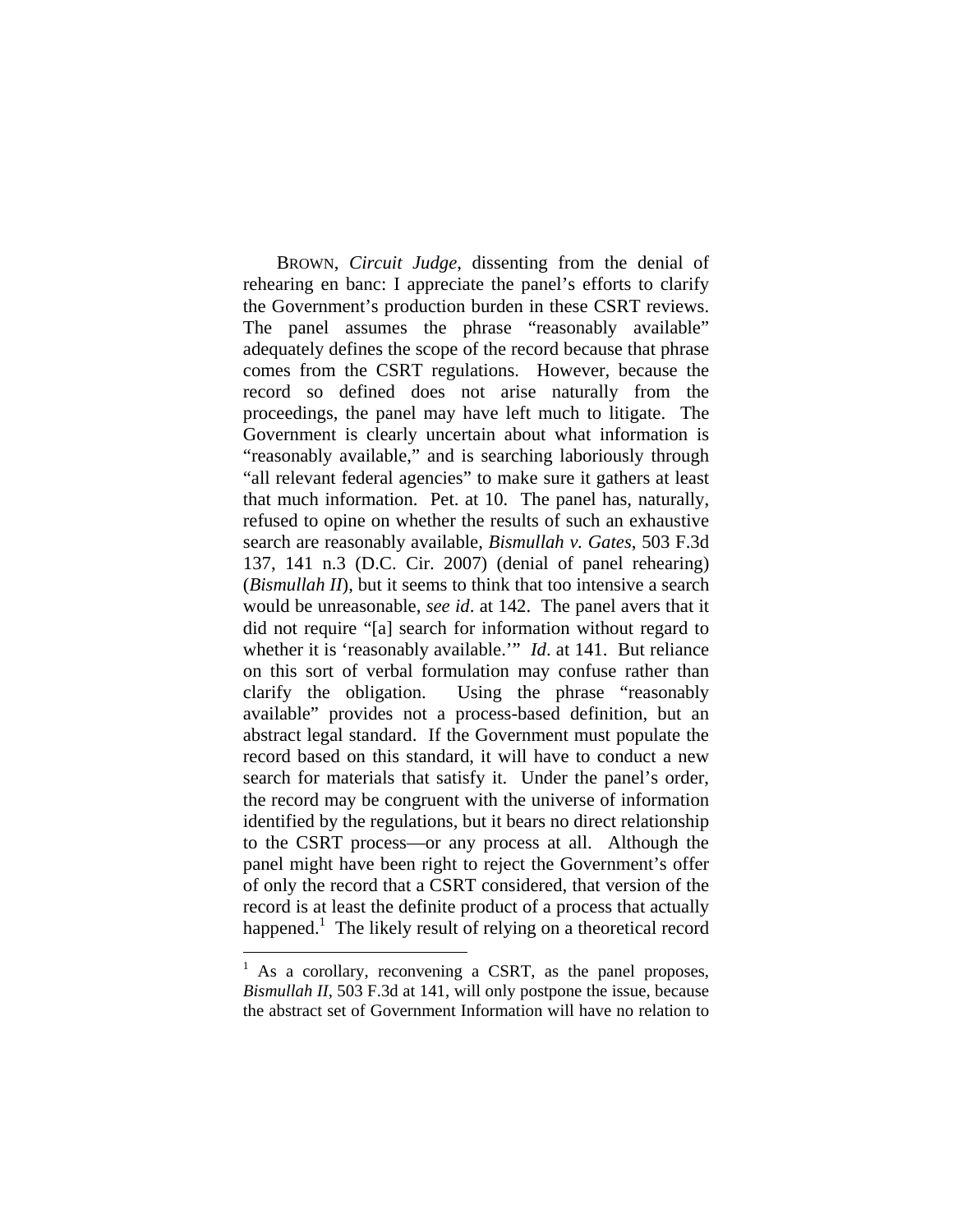will be continued litigation over the inclusion or exclusion of various pieces of information, so that any review of the merits of these cases will be substantially delayed. This would be fair to neither the Government nor the detainees.

 The denial of rehearing has generated four separate opinions disputing the proper scope of production; this continuing debate suggests the court has not yet found the right paradigm. Although we strain for familiar analogies to guide us, none of them is apt, because they all miss a central point: CSRTs are not adversarial proceedings. Detainees are not represented by advocates, but only by Personal Representatives whose sole duty is to assist, not defend, them. Conversely, the Recorders and the CSRTs have an obligation, under the procedures, to find and examine exculpatory evidence. That being so, it seems improbable that the Government need turn over only the Record of Proceedings compiled after the CSRT, as it originally urged, *Bismullah v. Gates*, 501 F.3d 178, 185 (D.C. Cir. 2007) (*Bismullah I*). On the other hand, to demand everything means engaging this court in *de novo* review of the CSRTs, as the panel acknowledges. *See Bismullah II*, 503 F.3d at 139–40. Is such review what Congress intended when it passed the Detainee Treatment Act?

 Congress mandated this court to review the CSRTs. An adversarial appeal from a nonadversarial hearing is an unfamiliar process in this country, but it is common in other parts of the world. Indeed, since the military's prisoner-ofwar procedures were developed to implement international law, Army Reg. 190-8 §§ 1-1(b)(3), 1-6(a) (citing Geneva

<u>.</u>

that proceeding either. The court will still review whether the Recorder for the new panel gathered all reasonably available information. *Bismullah I*, 501 F.3d at 185; Stmt. of Ginsburg, C.J., at 5–6.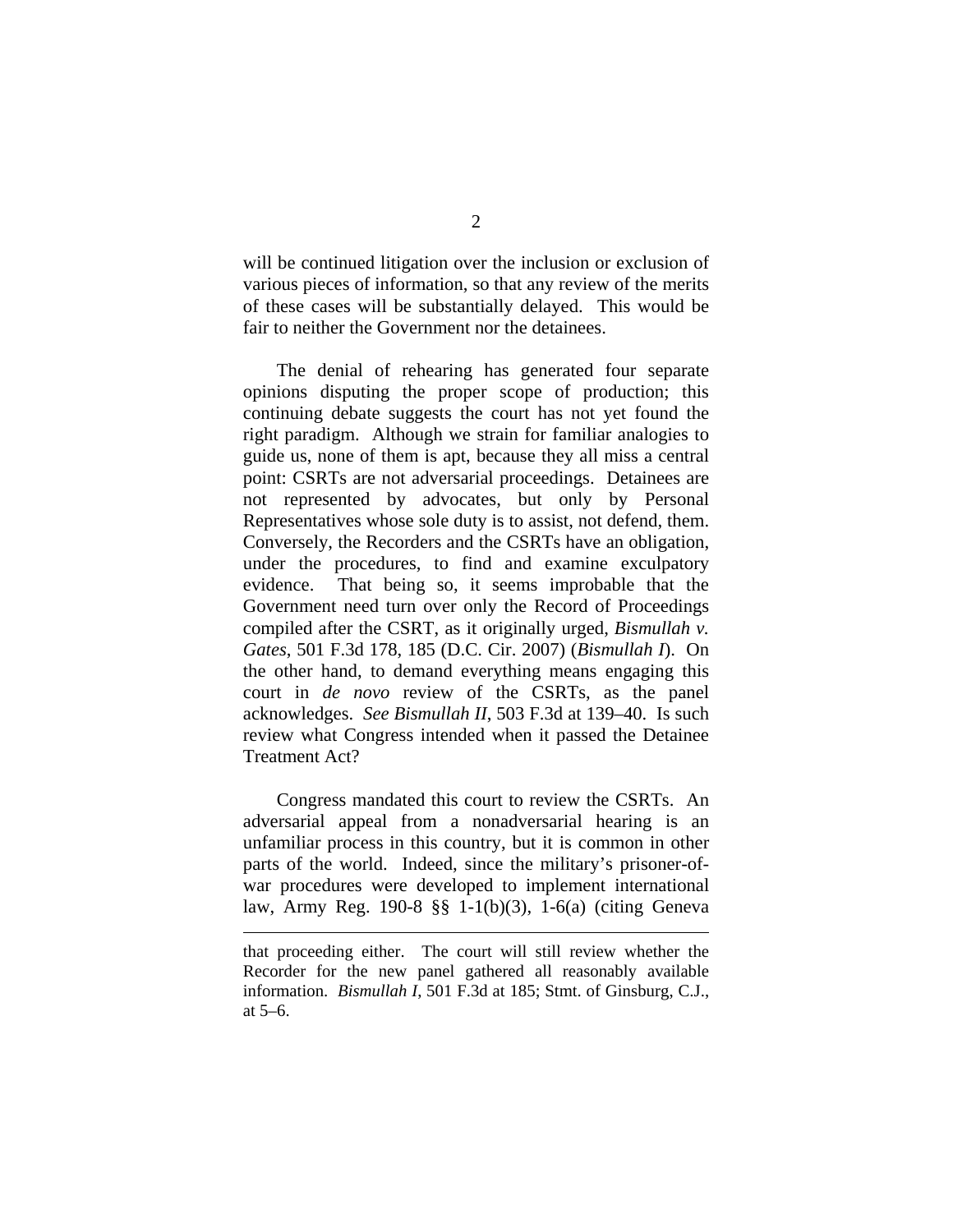Convention Relative to the Treatment of Prisoners of War art. 5, Aug. 12, 1949, 6 U.S.T. 3316), it is conceivable that they were intentionally modeled on traditional inquisitorial procedures. Many aspects seem similar, including the role of the Recorder as both judge and investigator. Not only does he prepare the "official record of the Tribunal's decision," Memo. from the Sec'y of the Navy on Implementation of Combatant Status Review Tribunal Procedures Encl. 2 § C(10) (July 29, 2004); he also gathers the Government Information, which includes all "reasonably available information. . . bearing on. . . whether the detainee" is an enemy combatant, *id*. Encl. 1 § E(3), including evidence both for and against that determination. *Cf.* JACQUELINE HODGSON, FRENCH CRIMINAL JUSTICE 30 (2005) (investigating magistrate must "gather[] evidence which might exculpate as well as incriminate the suspect"). Most important for this case, a civil-law inquisition prepares a welldefined record for review, consisting of the material that the magistrate actually gathered. Bron McKillop, *Anatomy of a French Murder Case*, 45 AM. J. COMP. L. 527, 544–46 (1997). Naturally, this record contains significantly less information than what the magistrate *could* have gathered because it was available.

 My point is not to hold out continental criminal procedure as the perfect model for CSRT review, although it may be the closest (and may actually have been the original) model for the military's prisoner-of-war tribunals. Nor, of course, is it a source of law, although it can be a useful source of ideas given that the military's prisoner-of-war regulations expressly advert to international law. Nevertheless, this court could define the record in other ways than the "all" required by the panel or the "nothing" offered by the Government, and this definition is one of a set of decisions this court should make about how we are to conduct this novel form of review.